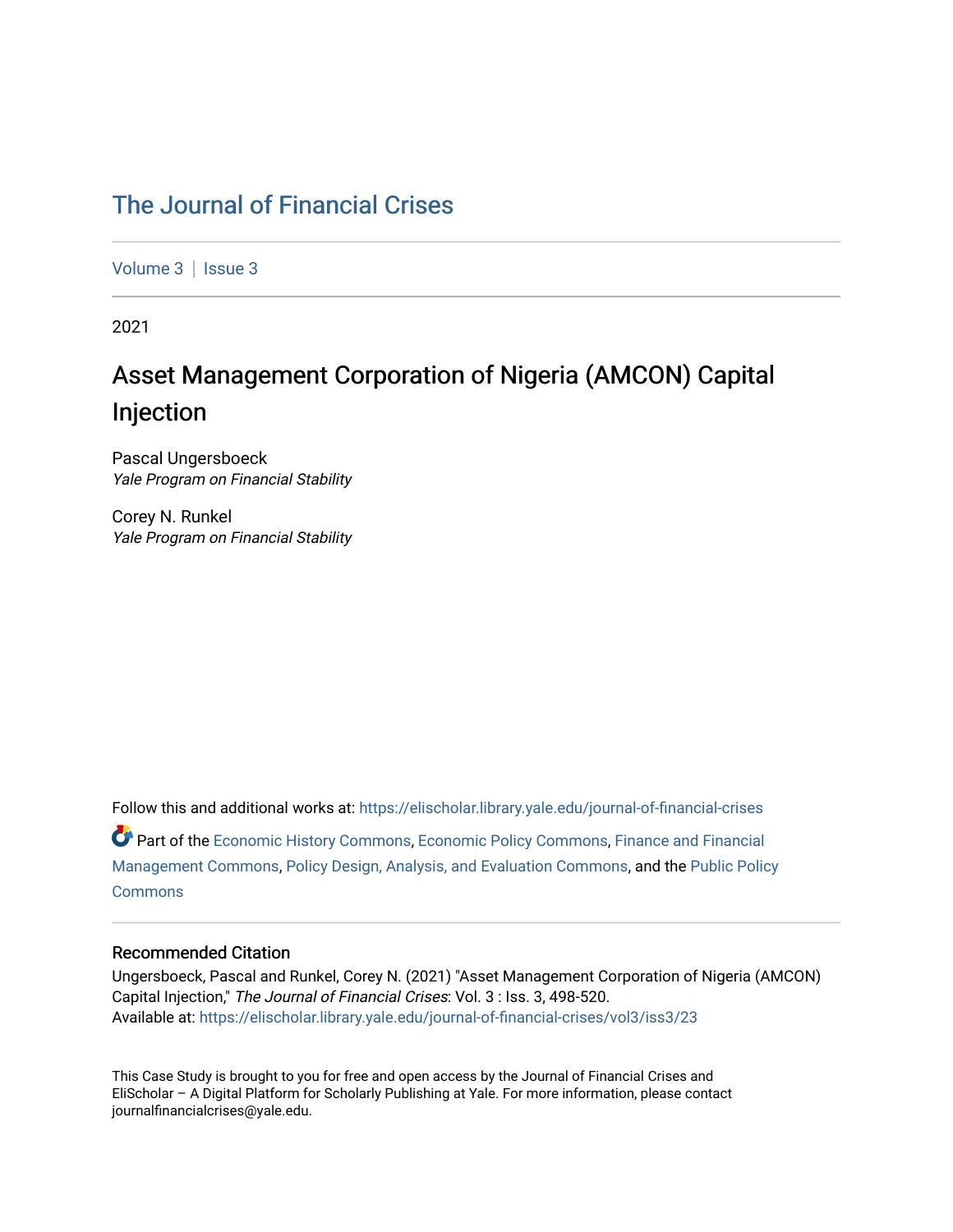# Asset Management Corporation of Nigeria (AMCON) Capital Injection<sup>1</sup>

*Pascal Ungersboeck*<sup>2</sup> *and Corey N. Runkel*<sup>3</sup>

Yale Program on Financial Stability Case Study November 12, 2021

#### **Abstract**

Nigeria experienced the Global Financial Crisis as a dramatic decline in the price of crude oil and a burst stock market bubble. These losses were compounded by a high level of margin lending, resulting in large numbers of nonperforming loans (NPLs) for Nigerian banks. The government established the Asset Management Corporation of Nigeria (AMCON) in July 2010 to purchase NPLs and inject capital into insolvent banks. AMCON injected a total of ₦2.3 trillion (US\$15.3 billion) in capital into eight different financial institutions. Five capital injections were designed to bring failing banks to zero net asset value and allow them to remain open before their acquisition and further recapitalization by a third-party investor. The three remaining injections were made into purchase-andassumption-style bridge banks, with the Nigeria Deposit Insurance Corporation acting as receiver. Bridge banks purchased and assumed the assets and liabilities of failed banks unable to achieve the minimum capital requirement. As a result of its operations, AMCON accumulated a negative equity position of ₦3.6 trillion (US\$24 billion) by the end of 2014. Observers have highlighted the uncertainty surrounding AMCON's ability to cover its losses from funds recovered through the resolution of NPLs, returns on its equity investments, and the ₦1.5 trillion (US\$10 billion) dedicated to its operations through the Banking Sector Resolution Cost Fund.

**Keywords:** capital injections, bridge banks, Global Financial Crisis, Nigeria

<sup>1</sup> This case study is part of the Yale Program on Financial Stability (YPFS) selection of New Bagehot Project modules considering broad-based capital-injection programs. Also see the sibling case study in this issue regarding AMCON's role as an asset management company. Cases are available from the *Journal of Financial Crises* at

https://elischolar.library.yale.edu/journal-of-financial-crises/.

<sup>2</sup> Research Associate, YPFS, Yale School of Management.

<sup>3</sup> Research Associate, YPFS, Yale School of Management.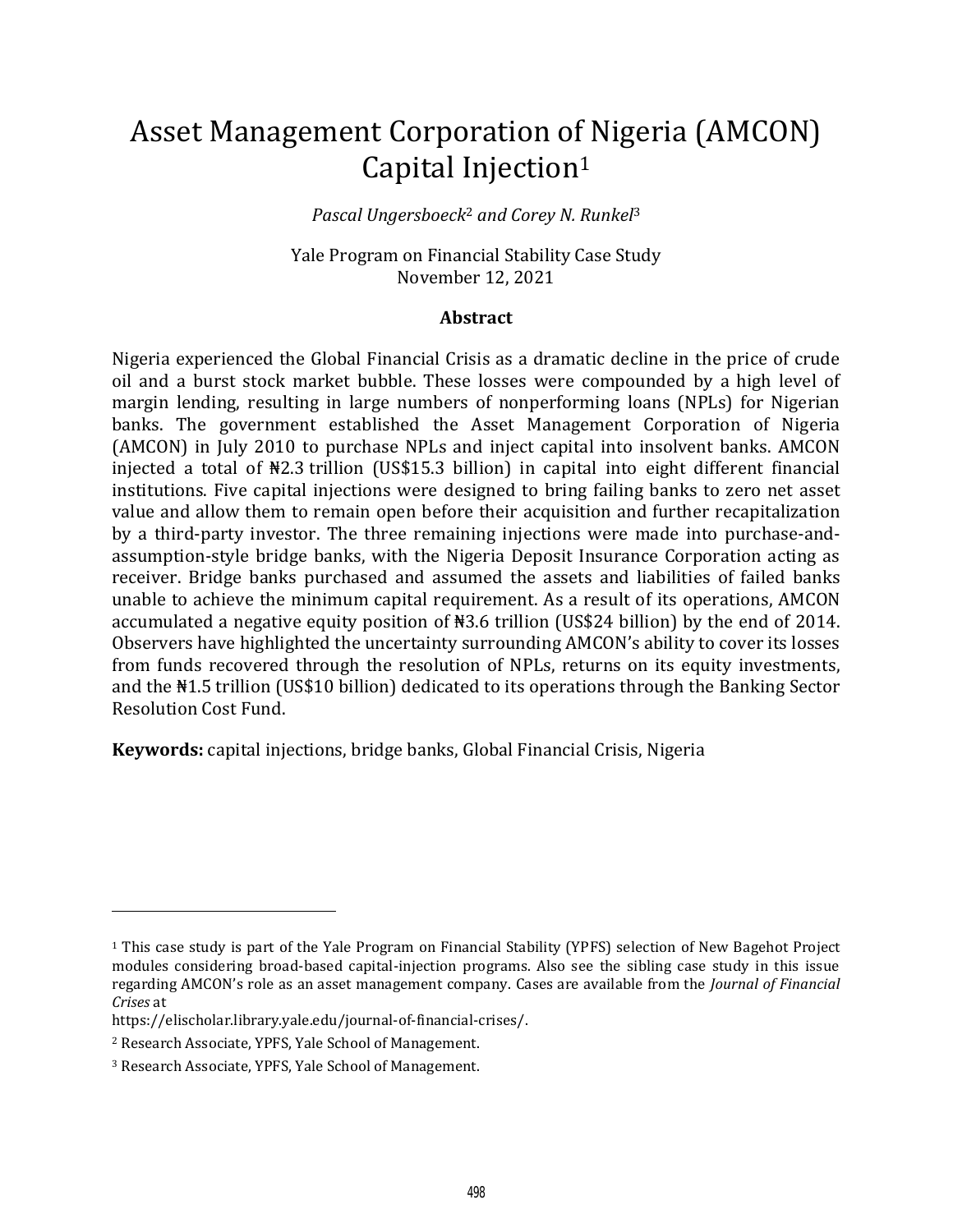# **Asset Management Corporation of Nigeria (AMCON) Capital Injections**

# **At a Glance**

During the years leading up to the Global Financial Crisis, Nigerian banks fueled a rapid credit expansion to the private sector. Most notably, banks supplied large quantities of margin loans and investments in the oil and gas sector.

The situation became unsustainable as the financial crisis spread around the globe. The crash of the domestic stock market in March 2008 and the rapid decline of oil and gas prices affected the balance sheets of many banks in Nigeria, resulting in a high level of nonperforming loans (NPLs) in the sector. In response, Nigerian authorities set up the Asset Management Corporation of Nigeria (AMCON) during the summer of 2010. A public corporation, owned jointly by the Central Bank of Nigeria (CBN) and the Ministry of Finance, AMCON's mandate was to "acquire [NPLs] from [Nigerian] banks and annex the underlying collateral, [as well as] fill the remaining capital deficiency and receive equity and/or preferred shares in the affected banks as consideration." AMCON intervened in eight financial institutions, injecting a total of  $\frac{12.3}{12}$  trillion. Five injections were made into failing banks that arranged an acquisition by a thirdparty investor. The remaining three banks could not achieve the minimum capital adequacy ratio (CAR) of 10% required by

## **Summary of Key Terms**

Purpose: AMCON was established "to acquire [NPLs] from [Nigerian] banks and annex the underlying collateral, [. . .] fill the remaining capital deficiency and receive equity and/or preferred shares in the affected banks as consideration" (Makanjuola 2015)

| <b>Announcement Date</b> | January 28, 2010<br>(first public hearing<br>on the AMCON Act)                                              |
|--------------------------|-------------------------------------------------------------------------------------------------------------|
| <b>Operational Date</b>  | July 19, 2010<br>(signed into law)                                                                          |
| <b>Sunset Date</b>       | August 5, 2011<br>(injection into<br>bridge banks)                                                          |
| Program Size             | $\frac{12.3}{100}$ trillion<br>(US\$15.3 billion)                                                           |
| Peak Utilization         | $H2.3$ trillion<br>(US\$15.3 billion)                                                                       |
| Outcomes                 | Successful-at great<br>$cost - at$<br>recapitalizing and<br>selling banks                                   |
| <b>Key Features</b>      | Created bridge bank<br>structure to<br>accommodate<br>institutions that did<br>not meet initial<br>deadline |

the CBN and thus had their assets and liabilities transferred to bridge banks. This approach was meant to give the authorities time to seek an acquirer. AMCON become the full owner of these three bridge banks.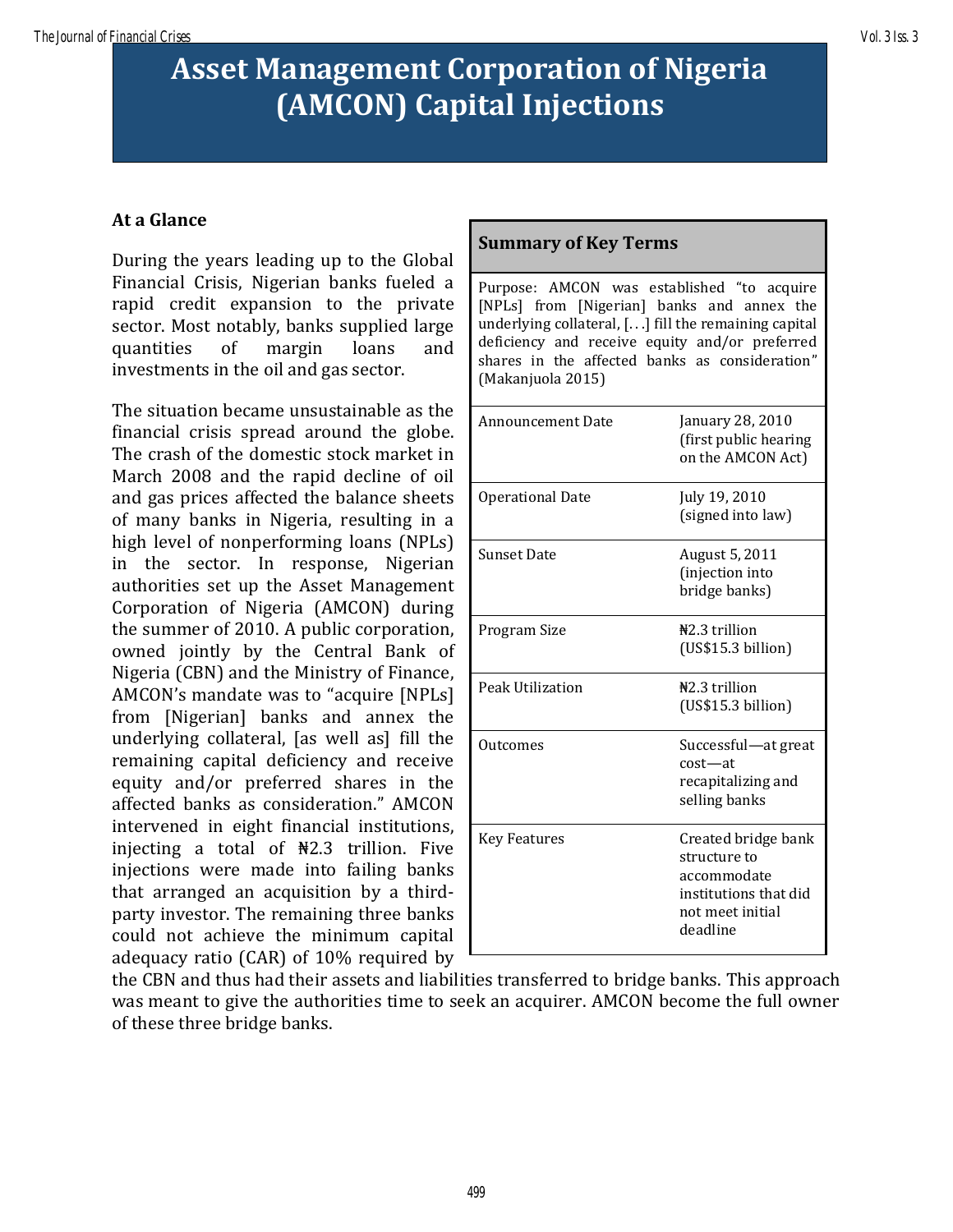## **Summary Evaluation**

AMCON's capital injections were successful in protecting depositors and ensuring the continuation of business in each of the eight banks. Critics have noted issues related to AMCON's dependence on CBN guidelines. However, these critics focus on AMCON's activities as an asset management company. AMCON's financial performance has also been a case for concern. Most of its losses were attributable to its capital injections. Through loan acquisitions and bank recapitalizations, the agency accumulated a negative equity position of ₦3.6 trillion by the end of 2014. During the following year, AMCON's CEO announced that the corporation had resolved 57% of the acquired loans, recovering a total of ₦1 trillion. While encouraging, the announcement did not remove the uncertainty regarding AMCON's ability to cover losses incurred without requiring further government support.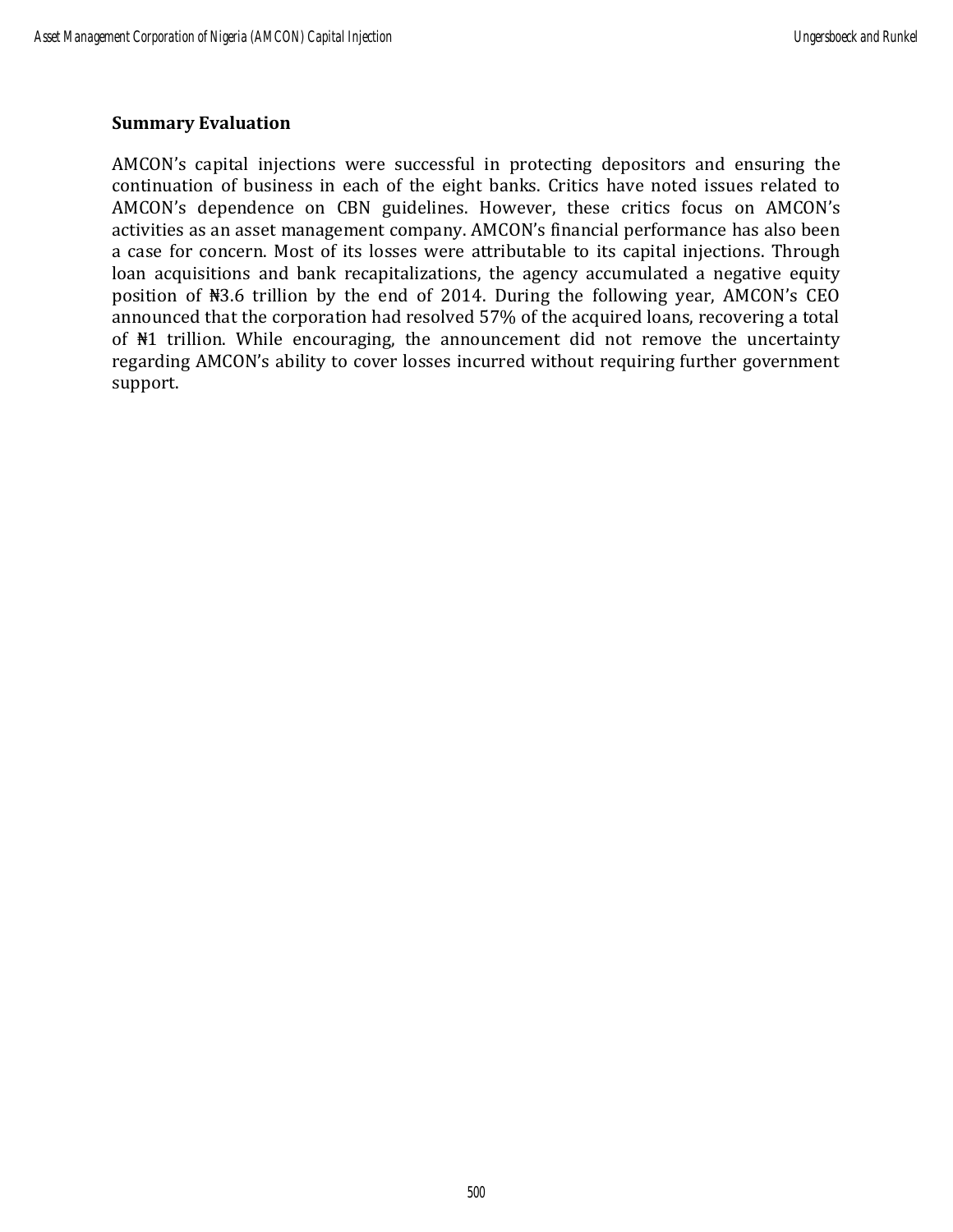| Nigeria Context 2009-2010                                                        |                                                                                                                                          |  |  |  |
|----------------------------------------------------------------------------------|------------------------------------------------------------------------------------------------------------------------------------------|--|--|--|
| <b>GDP</b>                                                                       |                                                                                                                                          |  |  |  |
| (SAAR, nominal GDP in LCU converted to<br>USD)                                   | \$291.9 billion in 2009<br>\$361.5 billion in 2010                                                                                       |  |  |  |
| GDP per capita                                                                   |                                                                                                                                          |  |  |  |
| (SAAR, nominal GDP in LCU converted to<br>USD)                                   | \$1,891 in 2009<br>\$2,280 in 2010                                                                                                       |  |  |  |
| Sovereign credit rating (five-year senior<br>debt)                               | Data for 2009:<br>$S\&P: B+$<br>Fitch: BB<br>Moody's: Not available<br>Data for 2010:<br>$S&P:B+$<br>Fitch: BB<br>Moody's: Not available |  |  |  |
| Size of banking system                                                           | \$72.2 billion in 2009<br>\$79.0 billion in 2010                                                                                         |  |  |  |
| Size of banking system as a percentage of<br><b>GDP</b>                          | 25% of 2009 GDP<br>22% of 2010 GDP                                                                                                       |  |  |  |
| Size of banking system as a percentage of<br>financial system                    | Data not available in 2009<br>Data not available in 2010                                                                                 |  |  |  |
| Five-bank concentration of banking system                                        | 81.7% in 2009<br>66.5% in 2010                                                                                                           |  |  |  |
| Foreign involvement in banking system                                            | 5.0% in 2009<br>14.0% in 2010                                                                                                            |  |  |  |
| Government ownership of banking system                                           | Data not available in 2009<br>Data not available in 2010                                                                                 |  |  |  |
| <b>Existence of deposit insurance</b>                                            | Yes, in 2009<br>Up to \$3,328 via Nigeria Deposit<br><b>Insurance Corporation in 2010</b>                                                |  |  |  |
| Sources: Bloomberg; World Bank Global Financial Development Database; World Bank |                                                                                                                                          |  |  |  |

*Deposit Insurance Dataset.*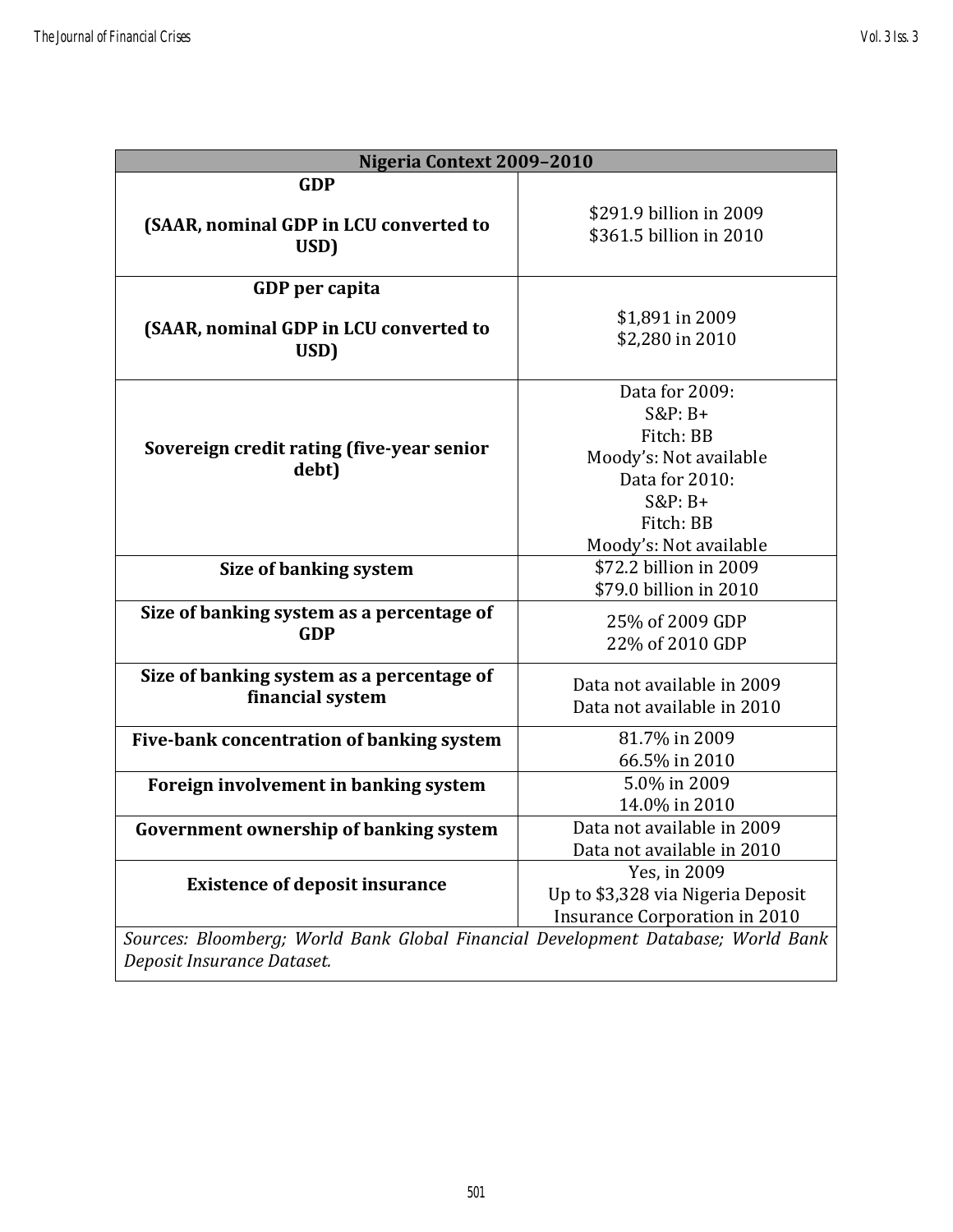# **I. Overview**

# **Background**

In the early 2000s, the Nigerian banking sector underwent major structural reforms. In 2004, the Central Bank of Nigeria (CBN) announced a plan to strengthen the country's fragmented financial sector through consolidation (Alford 2010). The CBN justified the policy with the need to "grow the banks and position them to play pivotal roles in driving development across the sectors of the economy" (Sanusi 2011). The CBN mandated that all banks increase their paid-up capital from  $\frac{12}{12}$  billion (US\$13 million) to  $\frac{125}{12}$  billion (US\$166 million).<sup>4</sup> The policy was announced just one month after Charles Soludo took office as the new governor of the CBN in June 2004. Banks had until December 2005, a period of roughly 18 months, to reach the new minimum required capital (Alford 2010). The announcement forced several mergers and acquisitions (M&A) in the banking sector. Of the 89 licensed privately owned banks active in Nigeria in 2005, 25 emerged. Ultimately, the CBN revoked the licenses of 13 banks due to their inability to reach the mandated capital level in time (Osuji 2012).

Following the consolidation, Nigerian banks fueled a rapid credit expansion to the private sector (Cerruti and Neyens 2016). Banks invested most of the funds in the country's natural resources sector and in margin loans for the purchase of domestic stocks, making them increasingly exposed to oil and stock prices (Cerruti and Neyens 2016; Makanjuola 2016). The expansion of margin lending fueled a five-fold increase in the total capitalization of the Nigerian stock market between 2004 and 2007 (Osuji 2012; Makanjuola 2016). The domestic All-Share Index reached its high of 66,162 points on March 3, 2008, and then fell 70% in the following 12 months (Nigerian Stock Exchange 1996–2021). Oil prices tanked as the Global Financial Crisis (GFC) reduced demand around the globe. The combined oil and equity price shocks affected the balance sheets of many banks in Nigeria and led to a rapid increase in nonperforming loans (NPLs) to margin investors and oil companies (Cerruti and Neyens 2016).

Policymakers became aware of the magnitude of the problems facing the Nigerian financial sector through a special examination of the banking sector conducted jointly by the Nigeria Deposit Insurance Company (NDIC) and the CBN in June 2009 (CBN 2010a). The report, published on August 14, 2009, revealed 10 banks to be either undercapitalized or insolvent (Alford 2010; Cerruti and Neyens 2016). The report also highlighted the banks' "excessive risk-taking and ineffective risk management, weak internal control mechanisms, undue focus on short-term gains, lack of Board and management capacity, conflicts of interest, and excessive executive compensation" (Makanjuola 2016). The conclusions of the examination

<sup>4</sup> The exchange rate used throughout—₦150 for US\$1—is the average exchange rate between 2009 and 2011, using annual data from the Federal Reserve Bank of St. Louis.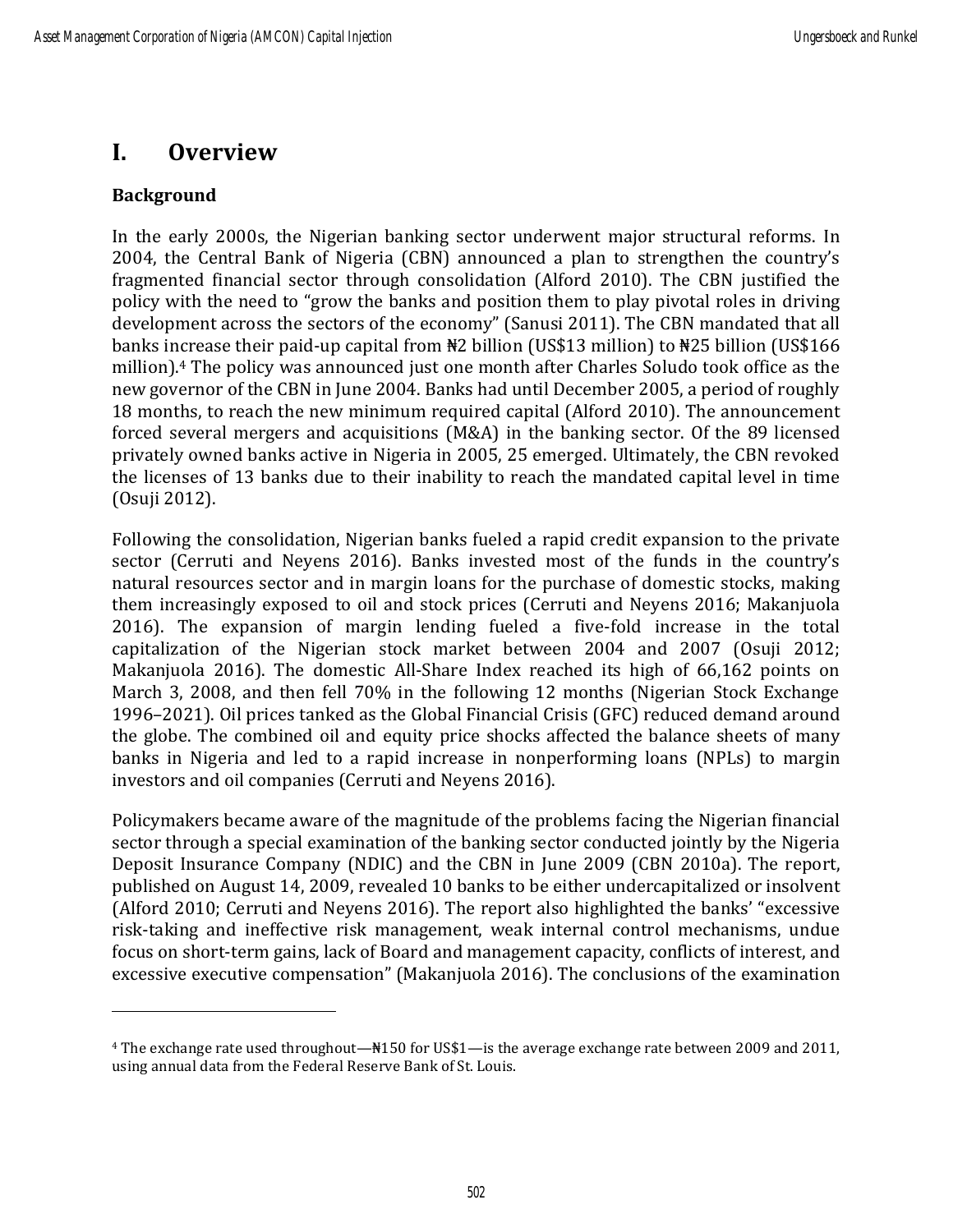made clear that several Nigerian banks needed to be recapitalized. The CBN intervened, quickly and decisively, following the outcome of the examination.

The conclusions resulted in an immediate capital injection totaling #420 billion into five banks—Oceanic Bank, Union Bank Nigeria, Afribank, FinBank, and Intercontinental Bank. These banks were identified as insolvent and "chronic borrowers at the Expanded Discount Window (EDW) of the CBN indicating that they had little cash on hand"<sup>5</sup> (Alford 2010). Audits of the remaining five banks were completed by October 3, 2009 (Alford 2010).

Results of the audits are shown in Figure 1. The CBN said it would inject an additional ₦200 billion into Bank PHB, Springbank, Equitorial Trust Bank, and Wema Bank—increasing the number of intervened banks to nine (CBN 2009). The CBN subsequently lent ₦247 billion to the four banks (CBN 2010a). CBN removed the managing directors of eight of the nine banks that received injections—all but Wema Bank, which had just replaced its management in June 2009 (CBN 2009). A tenth bank, Unity Bank, was also determined to be insolvent but "had sufficient liquidity to meet its current obligations" and did thus not receive additional capital (Alford 2010). CBN ordered Wema Bank and Unity Bank to recapitalize by June 30, 2010 (CBN 2009). By the end of 2009, Equitorial Trust Bank had repaid its ₦30 billion debt but was still in need of a merger partner. At the end of 2009, CBN's outstanding loans to the remaining eight banks stood at ₦637 billion (CBN 2010a).

| Bank                  | Amount [N billion] |
|-----------------------|--------------------|
| Intercontinental Bank | 100                |
| Union Bank Nigeria    | 120                |
| Wema Bank             | 87                 |
| Oceanic Bank          | 100                |
| FinBank               | 50                 |
| <b>Bank PHB</b>       | 70                 |
| Afribank              | 50                 |
| Springbank            | 60                 |
| Total                 | 637                |

#### **Figure 1: Overview of CBN Recapitalizations as of December 31, 2009**

*Source: CBN 2010a).*

<sup>5</sup> The discount window (DW) is the Central Bank of Nigeria's lending facility through which it provides lender-of-last-resort services to Nigerian financial institutions. The DW was expanded in 2008 to accept state bonds and commercial papers as collateral.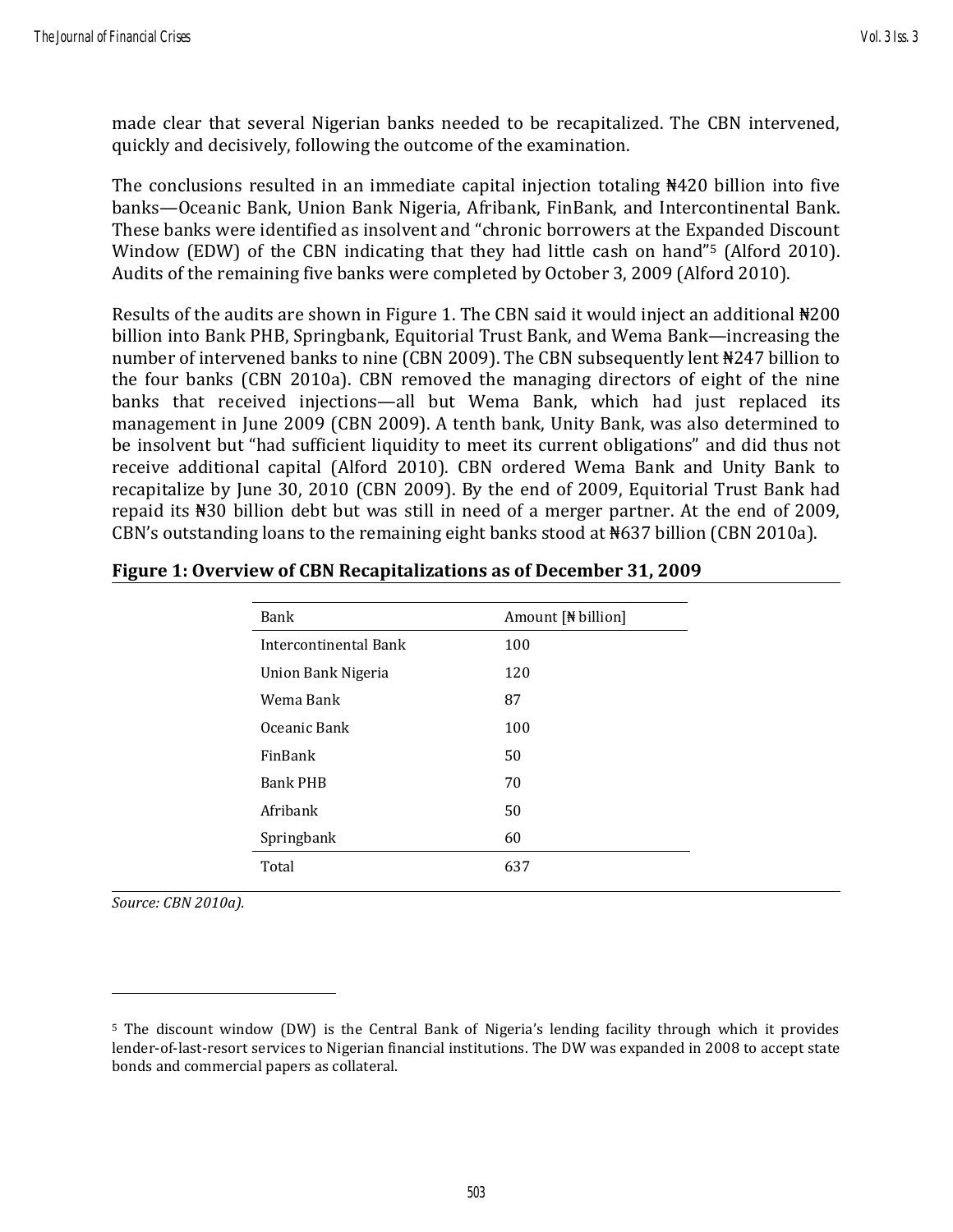The central bank wrote off these loans in full in 2009 and 2010 but retained them on its books (CBN 2010a). In 2011, the Asset Management Corporation of Nigeria (AMCON) took over those debts in the course of recapitalizing the banks (CBN 2012).

To ensure continued confidence in the banking sector, the central bank guaranteed all interbank lending transactions until December 2011 (Cerruti and Neyens 2016). In June 2011, CBN stated that, in order to keep their banking licenses, all intervened banks would be required to reach the mandated minimum capital adequacy ratio (CAR) of 10% by September 30, 2011 (Chew and Dijkman 2013).

# **Program Description**

The Nigerian authorities decided to establish a new agency to provide further support to the banking system. The government decided to establish a new entity because there was no rapidly available mechanism to inject more public funds into capital deficient banks, and legal challenges remained regarding the NDIC's ability to wind up failed banks (Cerruti and Neyens 2016). The Asset Management Corporation of Nigeria Act was signed into law in July 2010 by the president, Goodluck Jonathan, officially establishing AMCON as Nigeria's public asset management company (AMC). The act mandated AMCON to inject capital and purchase nonperforming and systemically important loans (Makanjuola 2016).

The AMCON Act stipulated rules on governance and transparency. Regarding governance, the statute required particular levels of experience and disallowed potential conflicts of interest. Measures for transparency in operations included the requirement to submit annual reports to the Ministry of Finance (MOF) and CBN and quarterly reports to the parliament, in addition to publishing annual reports. However, the act did not include financial safeguards that would limit the government's exposure to potential losses, as AMCON's only shareholder. "There [were] no provisions to limit the amount of assets or equity that AMCON [could] purchase or the bonds to be issued, no leverage ratio, and no requirement to maintain a minimum amount of equity" (Cerruti and Neyens 2016). AMCON was thinly capitalized with paid-in capital of ₦10 billion for asset acquisitions and recapitalizations totaling more than ₦4 trillion (Cerruti and Neyens 2016).

The CBN launched this recapitalization process for the intervened banks in December 2009, before AMCON had been begun to operate. The CBN's strategy relied on third-party investors to acquire failing banks and ensure continued operations. AMCON's role was to inject capital into intervened banks in the final stages of the M&A process to facilitate the deal once a failing bank had signed a transaction implementation agreement (TIA) with an interested acquirer (Makanjuola 2016). In practice, this was achieved through injections of zero-coupon bonds with discounted values sufficient to return banks' net asset values (NAVs) to zero (Makanjuola 2016).

In addition to the bridge bank solution, the CBN considered three alternatives. Direct nationalization was thought to be difficult to implement, as it would have required additional legislation to be enacted. The CBN also opposed liquidation by the NDIC, motivated by concerns that it would negatively affect the recovering economy. A revocation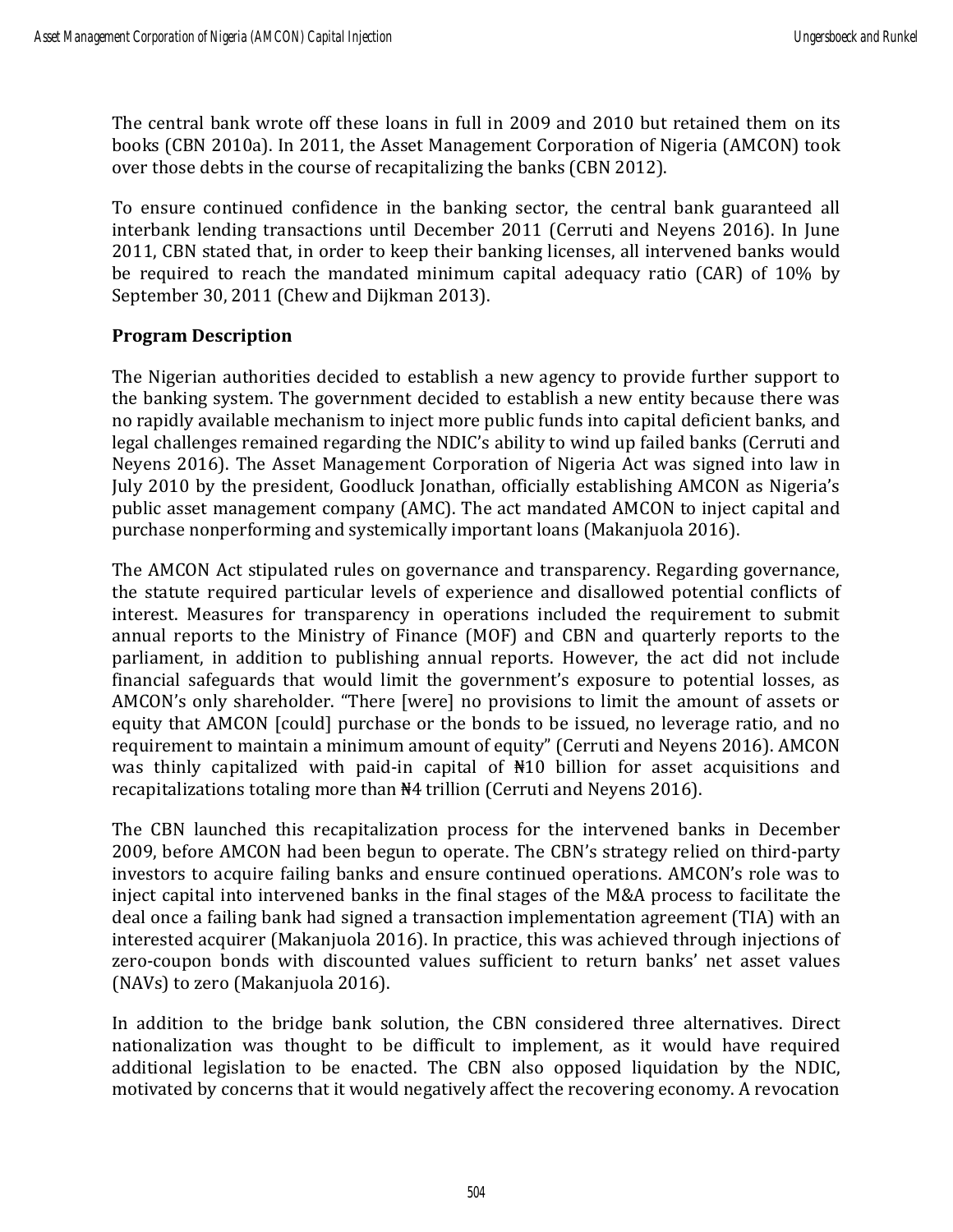of the banking licenses was opposed for the same reasons as it would have led to forced liquidation by the NDIC as well (Makanjuola 2016). The bridge bank option was thus deemed to be the most desirable.

The mergers and acquisitions process that the CBN launched in December 2009 followed a predetermined series of steps:

- (1) Confirmation of interest: Identification of interested investors;
- (2)Investor evaluation: Shortlisting of investors and execution of nondisclosure agreements;
- (3)Initial due diligence: Accountants' reports and interaction with senior management;
- (4) Submission of nonbinding offers: Final shortlist of participants and submission of nonbinding offers;
- (5) Final offers: Detailed due diligence and reception of final offers;
- (6) Evaluate bids: Review and evaluation of final offers and follow-up discussion;
- (7) Discussion and recommendation of bids: Discussion of course of action and finalizing of decision on preferred investor;
- (8) Entering into exclusive negotiations: Exclusive negotiations with the preferred investor and finalization of a memorandum of understanding (MOU); and
- (9) Approval and AMCON capital injection: Signing of TIA and securing all necessary approvals, then AMCON capital injection (Makanjuola 2016).

The new management teams and boards of undercapitalized banks played an integral role in the process, supported by financial advisors. CBN and AMCON helped them find investors to ensure that all banks could recapitalize before the September 30, 2011, deadline (Makanjuola 2016). During the recapitalization process leading up to the deadline, all eight banks had negative equity and were kept as going concerns through the Tier II capital injected by the CBN in 2009 (CBN 2011c). Banks that were unable to make sufficient progress toward a deal became bridge banks, following a CBN meeting on June 13, 2011 (Makanjuola 2016). In the Nigerian context, a bridge bank is "a temporary full-service government-owned bank licensed by the CBN but otherwise fully operated by the NDIC" (Makanjuola 2016). The NDIC Act (2006, sec. 39) outlined the bridge bank resolution process.

Wema Bank, which the CBN had supported in the initial recapitalization in 2009, was able to avoid participating in the AMCON recapitalization. It recapitalized in 2010 with the help of a ₦20 billion asset sale to AMCON and a ₦7.5 billion capital raise from private investors. The CBN also waived ₦37 billion of Wema Bank's original ₦87 billion loan; this appears to be the only instance in which CBN waived a bank's debt. Unlike the other banks, Wema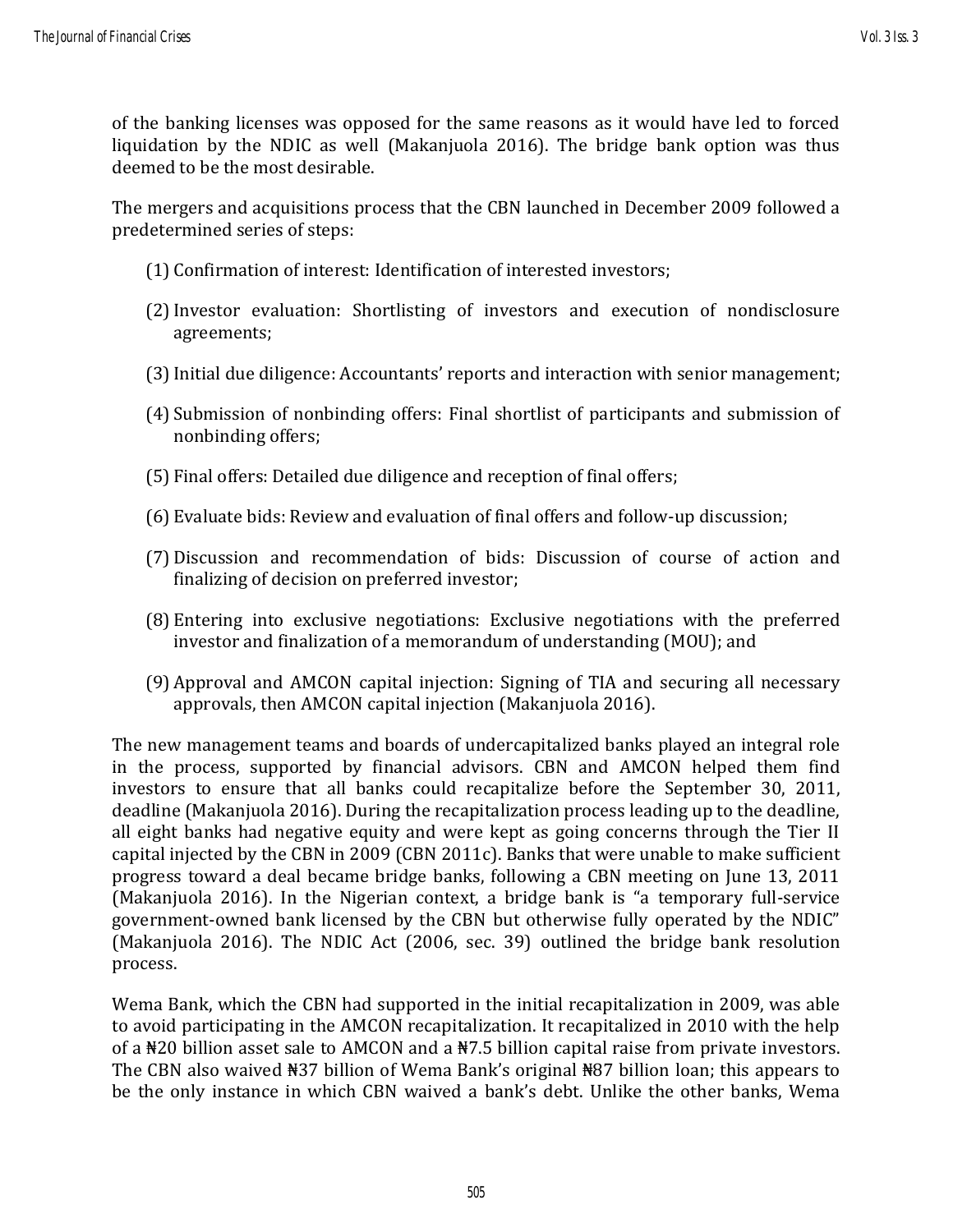continued to owe CBN a portion of its original loan, totaling ₦50 billion, at the end of 2011 (CBN 2011b). Wema Bank subsequently applied for a regional banking license. Under CBN regulations, regional banks have lower capital requirements, which ensured Wema could continue operating without further support (CBN 2010b; CBN 2011a).

## **Outcomes**

In total, eight Nigerian banks were involved in AMCON's recapitalization process in 2011. Five banks were able to find acquirers and signed a TIA with their acquirers before the deadline (Makanjuola 2016). To facilitate the deal, AMCON injected capital into each institution to offset their negative equity—in other words, to adjust their net asset values to zero prior to acquisition (Makanjuola 2016).

Three other banks failed to make satisfactory progress toward a recapitalization deal before the deadline, and their banking licenses were revoked by the CBN. As a result, the three failed banks had their assets and liabilities transferred to newly created bridge banks. To ensure the new institutions were viable, AMCON provided a capital injection into each of the banks—becoming their full owner and only shareholder (Makanjuola 2016). Figure 2 provides a summary of AMCON's capital injections into these eight intervened banks.

| <b>Bank</b>                  | <b>New Name</b> | Amount<br>[Ne billion] | 2011 Acquirer                   | <b>Final Acquirer</b> |
|------------------------------|-----------------|------------------------|---------------------------------|-----------------------|
| <b>Intercontinental Bank</b> | N/A             | 562                    | <b>Access Bank</b>              | N/A                   |
| Union Bank Nigeria           | N/A             | 383                    | African Capital Alliance        | N/A                   |
| <b>Equitorial Trust Bank</b> | N/A             | 65                     | <b>Sterling Bank</b>            | N/A                   |
| Oceanic Bank                 | N/A             | 305                    | <b>Ecobank Transnational</b>    | N/A                   |
| FinBank                      | N/A             | 155                    | <b>First City Monument Bank</b> | N/A                   |
| <b>Bank PHB</b>              | Keystone        | 301                    | AMCON                           | Sigma Golf/Riverbank  |
| Afribank                     | Mainstreet      | 426                    | AMCON                           | Skye Bank             |
| Springbank                   | Enterprise      | 135                    | AMCON                           | Heritage Bank         |
| <b>Total</b>                 |                 | 2,332                  |                                 |                       |

# **Figure 2: Overview of AMCON Capital Injections**

*Source: AMCON 2012, 16.*

Further, it was decided that AMCON's capital injection would occur only after the licenses of the failed banks had been revoked and new licenses for the bridge banks had been issued. This setup ensured that "AMCON would not [acquire] anything directly from [failing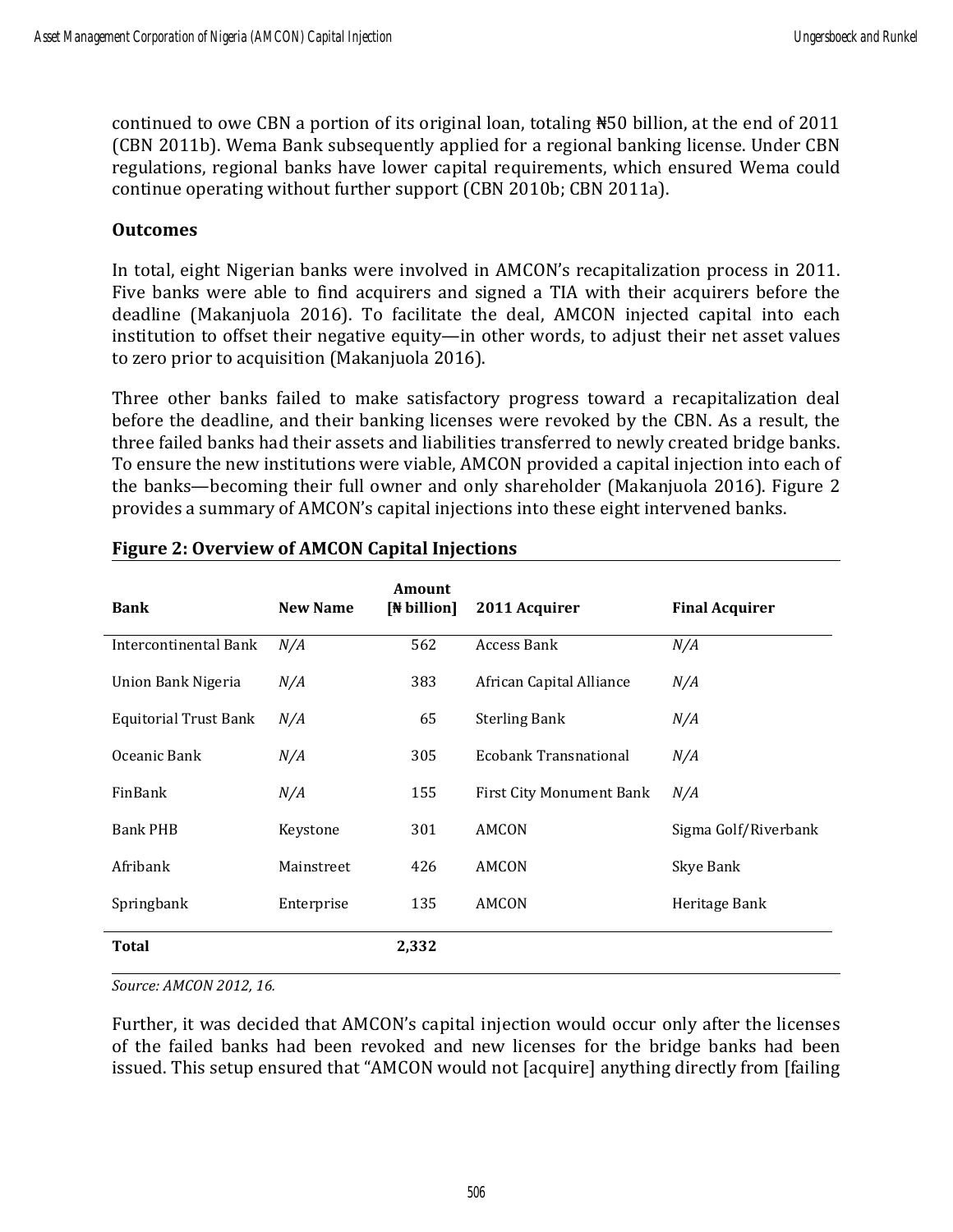institutions . . .] and [was] thus not susceptible to any action at the instance of shareholders of the failing insured institutions" (Makanjuola 2016).

Overall, AMCON's capital injections produced most of the agency's reported losses from the early years of its operations (AMCON 2012). When AMCON's public accounts were issued at the end of 2011, its first year of operations, the statements revealed a negative equity position of ₦2.36 trillion (AMCON 2012). AMCON's recapitalization efforts and subsequent write-downs accounted for 88% of this total (AMCON 2012).

AMCON contributed a total of  $\text{N}1.47$  trillion to bring the five intervened banks back to zero NAV (AMCON 2012). By the end of 2011, AMCON had to write down 91.06% of the investment, leaving it with ₦118 billion. Similarly, AMCON wrote down 88.49% of the equity it acquired in the three bridge banks. As of December 31, 2011, AMCON reported a combined NAV of ₦99 billion for the three banks. Its initial investment was ₦861 billion (AMCON 2012). Figure 3 provides a detailed breakdown of the various injections and write-downs.

#### **Figure 3: Details of Write-Downs in Intervened and Bridge Banks**

| N'000                 | <b>FA</b>     | <b>Market Value</b><br>Dec 31, 2011 | <b>Diminution</b><br>Dec 31, 2011 | <b>Percentage Loss</b><br>Dec 31, 2011 | % of Total Loss |
|-----------------------|---------------|-------------------------------------|-----------------------------------|----------------------------------------|-----------------|
| Intercontinental Bank | 561,583,438   | 3,599,999                           | (557, 983, 439)                   | 99.36%                                 | 23.5            |
| Union Bank            | 382,814,220   | 102,031,812                         | (280,782,408)                     | 73.35%                                 | 11.8            |
| Equitorial Trust Bank | 64,515,737    | 1,586,090                           | (62,929,647)                      | 97.54%                                 | 2.6             |
| Oceanic Bank          | 304,680,328   | 23,980,016                          | (280, 700, 313)                   | 92.13%                                 | 11.8            |
| FinBank               | 154,699.520   | ۰                                   | (154, 699, 520)                   | 100.00%                                | 6.5             |
|                       | 1,468,293,243 | 117,866,377                         | (1,332,902,644)                   | 91.06%                                 | 56.2            |

#### 5 Intervened Banks

#### 3 Rescued Banks

| N'000                   | <b>Cost</b>   | <b>Net Asset Value</b><br>Dec 31, 2011 | <b>Diminution</b><br>Dec 31, 2011 | <b>Percentage Loss</b><br>Dec 31, 2011 | % of Total Loss |
|-------------------------|---------------|----------------------------------------|-----------------------------------|----------------------------------------|-----------------|
| Keystone Bank Limited   | 300,673,147   | 29,349,055                             | (271, 324, 092)                   | 90.24%                                 | 11.41           |
| Mainstreet Bank Limited | 425,562,011   | 41,615,478                             | (383, 946, 533)                   | 90.22%                                 | 16.15           |
| Enterprise Bank Limited | 135.032.301   | 28.152.026                             | (106.880.275)                     | 79.15%                                 | 4.49            |
|                         | 861, 267, 459 | 99,116,559                             | (762, 150, 900)                   | 88.49%                                 | 32.05           |

*Source: AMCON 2012, 16.*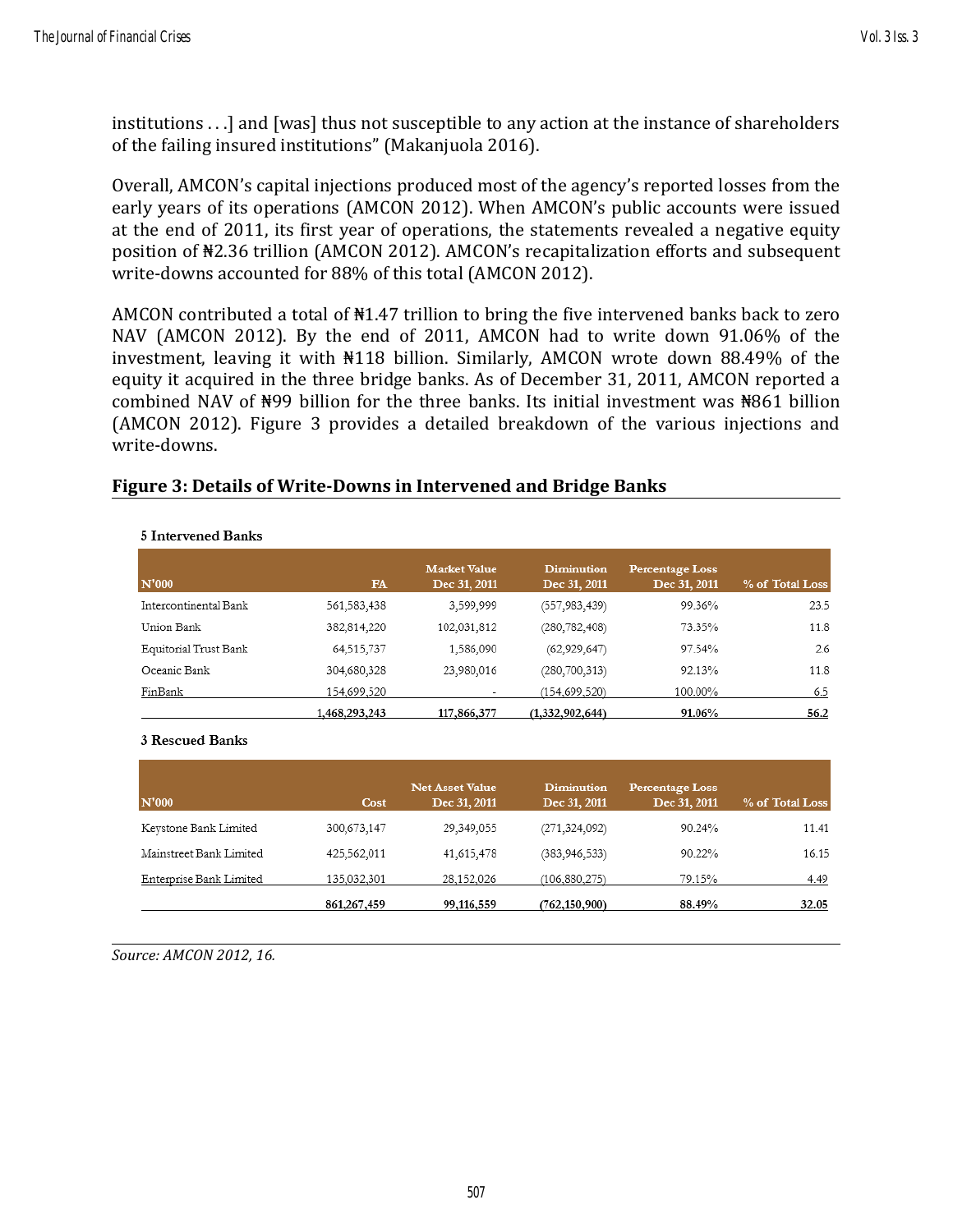# **II. Key Design Decisions**

# **1. Part of a Package: AMCON's policy package included the acquisition of nonperforming loans and the recapitalization of undercapitalized banks.**

AMCON's operations followed earlier interventions by the CBN intended to stabilize the financial sector. These interventions included capital injections into nine banks totaling ₦667 billion in 2009 and a blanket guarantee for interbank lending until December 2011 (CBN 2010a). AMCON was set up in 2010 to provide additional support (Cerruti and Neyens 2016). Out of nine banks that received support from the CBN in 2009, eight benefited from AMCON's capital injections. Wema Bank, which had converted to a regional chapter, did not require additional support (CBN 2010b; CBN 2011a). AMCON's mandate was broad and encompassed both the role of a public AMC and a capital injection vehicle (Cerruti and Neyens 2016). As an AMC, AMCON's operations included the acquisition and resolution of eligible banking sector assets, such as nonperforming loans or other designated assets (Makanjuola 2016; see Ungersboeck and Runkel 2021).

# **2. Legal Authority: AMCON was established under the AMCON Act.**

A first draft of the AMCON Act was forwarded to the Senate in November 2004 as a part of the measures taken to strengthen the financial sector. At the time, the proposal encountered strong pushback from opponents of the banking consolidation agenda and did not gain the necessary traction. The idea was revived in 2009 following a special examination of Nigerian banks, focusing policymakers' attention on the fragility of the domestic banking sector. A first public hearing on the bill was held at the House of Representatives on January 28, 2010. After a second reading, the House enacted the bill on March 10, 2010. The Nigerian Senate passed the bill on May 5, 2010. President Goodluck Jonathan signed the AMCON Act into law on July 19, 2010 (Makanjuola 2016). Among other functions, <sup>6</sup> the AMCON Act empowered the agency to "purchase or invest in eligible equities" (AMCON Act 2010, sec. 5).

AMCON was fully owned by the federal government, with its  $\text{H10}$  billion paid-in capital split evenly between the Ministry of Finance and the CBN (Makanjuola 2016). The cash helped cover AMCON's initial operating costs (Cerruti and Neyens 2016).

<sup>6</sup> Other functions specified in the act included: acquire eligible bank assets, purchase or invest in eligible equities, manage or dispose of eligible bank assets, issue and redeem bonds and debt securities for the consideration of assets, and attempt to recognize maximum value on the resolution of acquired bank assets (AMCON Act, sec. 5). Ungersboeck and Runkel (2021) discuss these powers in detail.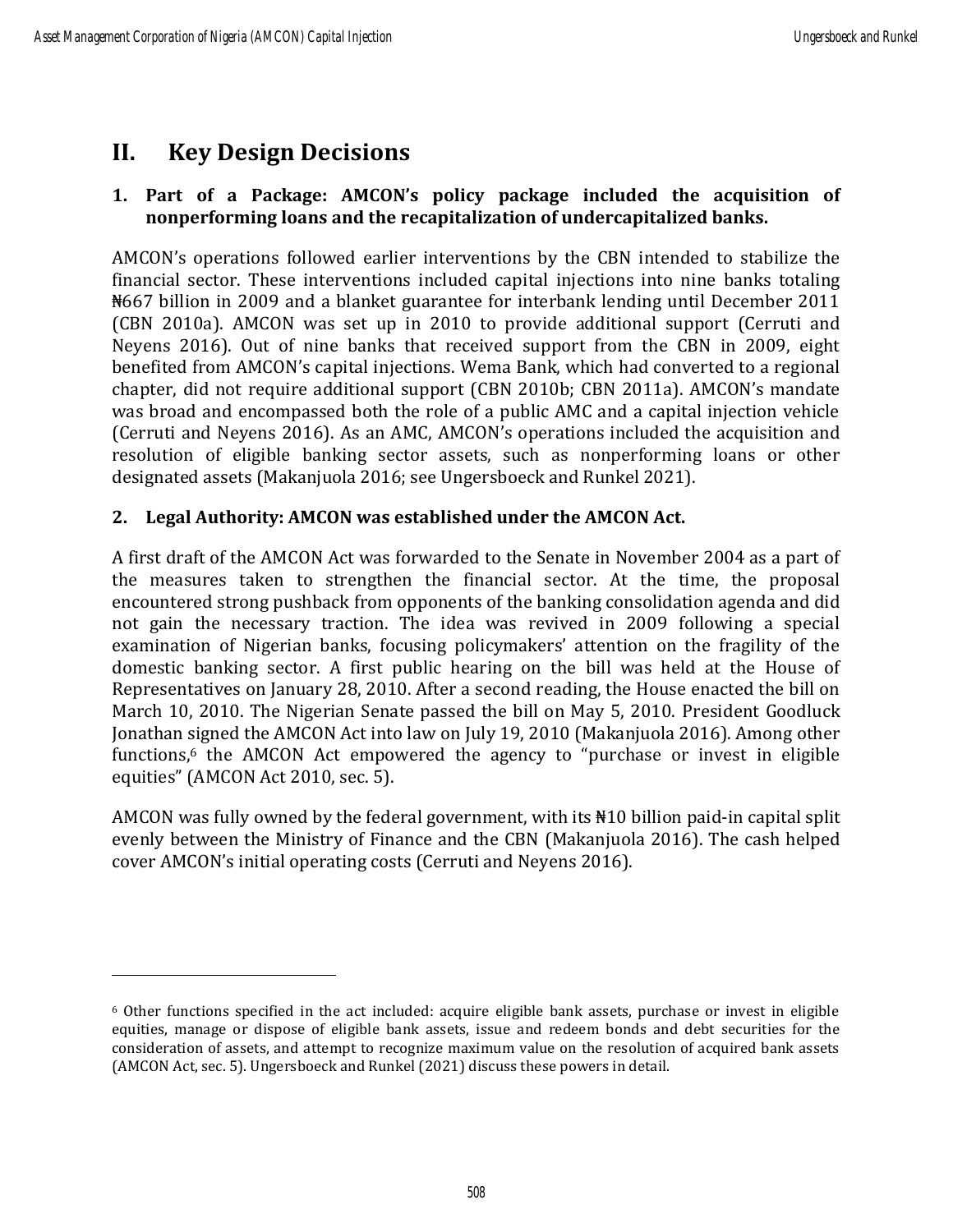**3. Legal Authority: AMCON had the authority to transfer assets and liabilities of banks that failed to qualify for the recapitalization program to a bridge bank under the NDIC Act of 2006.**

The AMCON Act provided the authority to allow AMCON to support the five intervened banks in their acquisition deals by returning them to zero NAV (Makanjuola 2016). However, the bridge bank solution implemented to rescue the remaining three failing banks required the triggering of Sections 38(1; c) and 39 of the NDIC Act of 2006 (Makanjuola 2016). Section 38 (1; c) established the guidelines for the management and restructuring of failing financial institutions and designated the NDIC, with the consultation of the CBN, the ability to arrange the transfer of deposit liabilities by another insured institution (NDIC Act 2006, sec. 38). Section 39 provided the NDIC the authority to establish bridge banks (NDIC Act 2006, sec. 39).

**4. Communication: The authorities' communication strategy focused on ensuring a smooth transition for the three failed banks that became bridge banks. The communication strategy was implemented jointly by the NDIC and CBN.**

The communication strategy during the intervention was primarily focused on removing the uncertainty surrounding the transition of the three failed banks to AMCON-owned bridge banks. The strategy was executed jointly by the NDIC and CBN (Makanjuola 2016). The announcements were centered on August 6, 2011, the first day the bridge banks operated as fully licensed banks (Makanjuola 2016). The communication strategy was laid out in a report issued to the NDIC (Makanjuola 2016). The plan highlighted the importance of a public announcement by the NDIC confirming that "it would continue to insure all depositors migrating to the Bridge Banks" (Makanjuola 2016). At the same time, a press statement by the CBN was planned to provide "a full faith solvency guarantee and credit assurance for all bridge banks" (Makanjuola 2016). Finally, the communication plan ensured more specific communication with "overseas regulators, foreign creditors [and] rating agencies" (Makanjuola 2016).

# **5. Governance: AMCON was governed by a 10-member board of directors.**

AMCON's board of directors consisted of four executive directors and six nonexecutive members (AMCON Act 2010, sec. 10). The Nigerian Senate approved the 10 nominees on November 3, 2010. The board was led by Mustafa Chike-Obi as AMCON's CEO (Makanjuola 2016). The CBN had considerable power over the board, as it nominated all four executive directors, including the CEO, as well as two nonexecutive members, for a total of six nominations (Makanjuola 2016). The Ministry of Finance nominated three nonexecutive members, including the chairman of the board, while the last member was nominated by the NDIC (Cerruti and Neyens 2016; Makanjuola 2016). All directors were nominated for five-year terms with a possible reappointment to a second five-year term (Makanjuola 2016). The AMCON Act further specified that board members should have at least "10 years [of] cognate financial experience at a senior management level, . . . have no conflict of interest with AMCON's business, and disclose debt obligations and interest" (AMCON Act 2010; Cerruti and Neyens 2016; Makanjuola 2016).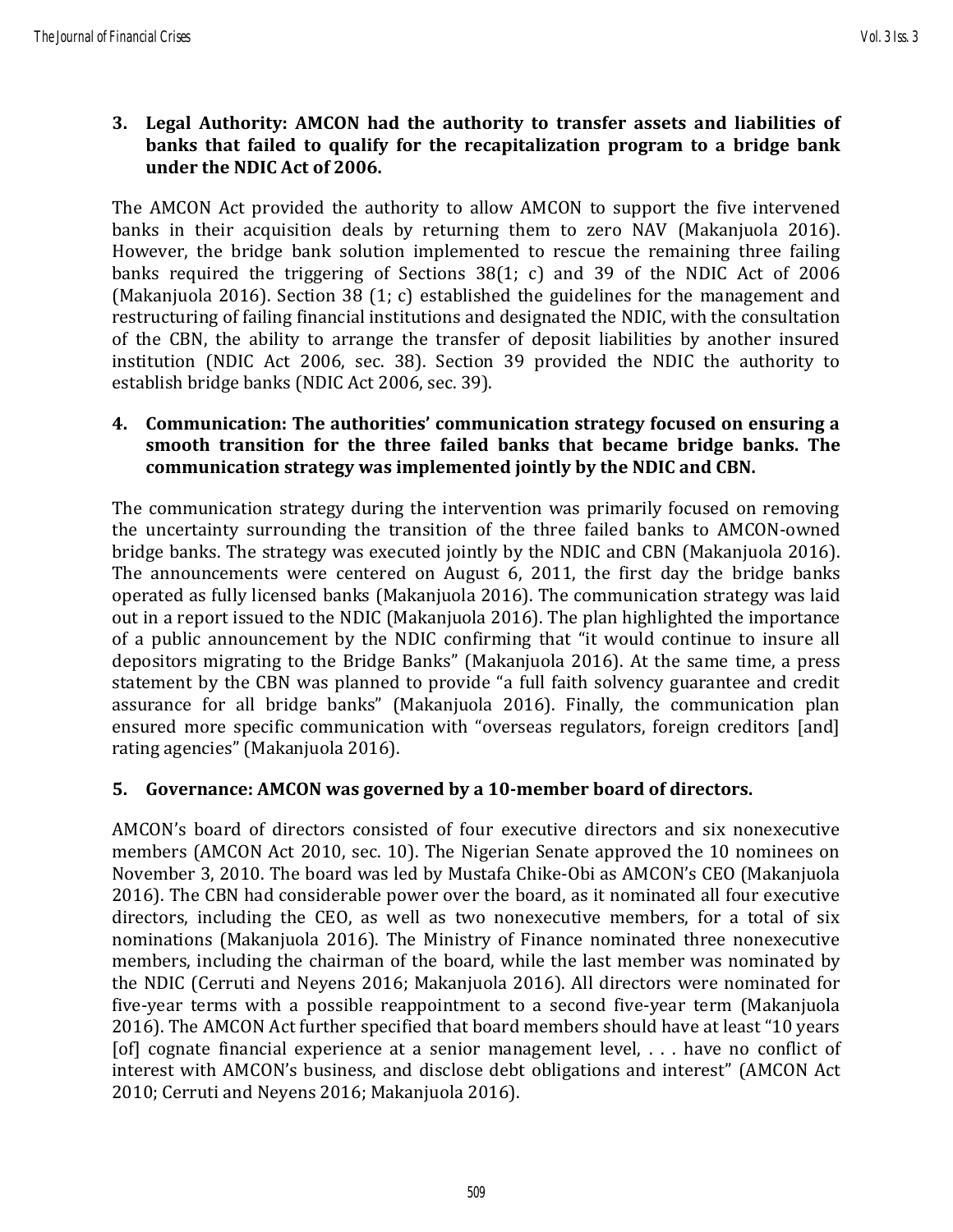# **6. Administration: Prior to the start of AMCON's operations, the AMCON Implementation Committee (AMCON-IC) devised a work plan for the establishment of the agency.**

The AMCON-IC met on six occasions between May and August 2010. As many as 30 people attended meetings (Makanjuola 2016, 96, 100). During the first meeting, participants included management consultants and legal and financial advisors from the Central Bank of Nigeria, Nigeria Deposit Insurance Corporation, Deutsche Bank, Stanbic IBTC Bank Plc, Chapel Hill Advisory Partners Limited, Olaniwun Ajayi LP, Kola Awodein & Company, and PricewaterhouseCoopers. Subsequent meetings saw the addition of participants representing various Nigerian and international institutions including the Ministry of Finance, the Debt Management Office (DMO), the [Nigerian] Securities and Exchange Commission (SEC), and the International Monetary Fund (IMF) (Makanjuola 2016). The work plan devised by the committee included, among other items, staff recruitment, securing office locations, determining a valuation methodology for NPLs, and exploring funding options for AMCON. The draft bill establishing AMCON was modeled after Ireland's National Asset Management Agency and Malaysia's Danaharta. These agencies were mandated to acquire NPLs during the GFC and the Asian Financial Crisis, respectively (Makanjuola 2016).

# **7. Timing: The CBN set a deadline for recapitalization of September 30, 2011.**

For the five banks that were able to sign a TIA before the September 30, 2011, deadline imposed by the CBN, the injection occurred after an agreement with a potential acquirer had been signed and shortly before the conclusion of the merger deal (Makanjuola 2016). These injections were timed in such a manner that the intervened institutions had zero NAVs at the time of the acquisitions. For the three banks that failed to find an acquirer and did thus not make satisfactory progress toward a recapitalization before the deadline, the injections occurred in early August 2011, as the banks' boards of directors were taken over by the NDIC and their assets and liabilities transferred to bridge banks (Makanjuola 2016).

## **8. Eligible Institutions: Eligible financial institutions included banks licensed by the CBN to undertake the business of banking in Nigeria as well as banks or financial institutions whose licenses had been revoked.**

The definition of eligible financial institution (EFI) was provided in the guidelines issued to AMCON by the CBN and included banks licensed by the CBN to undertake the business of banking in Nigeria as well as banks or financial institutions whose licenses had been revoked (AMCON Guidelines No. 1 2010). The guidelines focus on AMCON's role as an asset management corporation. While participation in the asset acquisition program was strongly incentivized under the guidelines, participation in the capital injection program was dictated by a bank's ability to achieve the 10% CAR position required by the CBN deadline (AMCON Guidelines No. 1, 7). Sixteen of the 24 EFIs were sufficiently capitalized, five banks were undercapitalized but able to arrange an acquisition, and three banks were undercapitalized and had to be acquired by AMCON.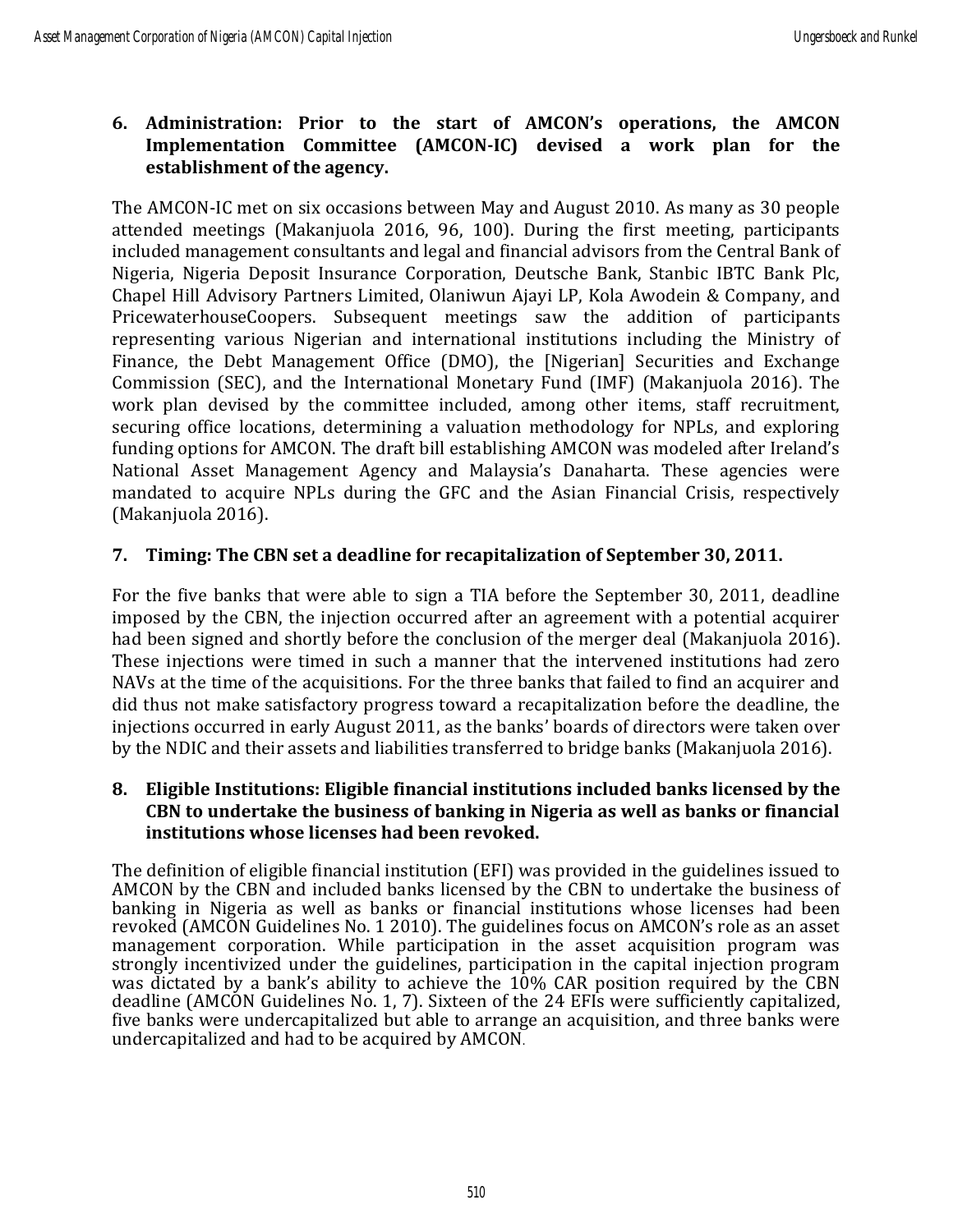# **9. Size: AMCON based its total ₦2.3 trillion size on each institution's capital position.**

In total, AMCON injected ₦2.3 trillion into eight banks (AMCON 2012). This sum was determined by calculating how much debt each bank would need to reach a net asset value of zero (Makanjuola 2016, tables 6.4 and 6.7).

# **10. Source of Funding: Funding for the operations was provided through the Banking Sector Resolution Cost Fund (RCF) and AMCON-issued, government-guaranteed, zero-coupon bonds.**

The RCF was a  $\frac{1}{2}$  trillion sinking fund financed through contributions by Nigerian financial institutions and the Central Bank of Nigeria. It was intended to fund AMCON's loan acquisition and recapitalization activities (Makanjuola 2016).

The bonds were issued in five series between December 31, 2010, and December 28, 2011. Figure 4 depicts AMCON's bond issuances. While AMCON managed to retire about onethird of its bonds by 2014, the remainder was refinanced by the CBN. The arrangement provided that the CBN invested ₦3.6 trillion in AMCON bonds in order to refinance the agency's exposure (Mazen 2013). The bonds were guaranteed by the Nigerian government and qualified as eligible investments for the CBN and pension funds. They could also be traded on the Nigerian Stock Exchange (AMCON 2012). To address their liquidity needs, banks used the bonds to access the CBN discount window, where the bonds served as collateral (CBN 2015).

| Issuance             | <b>Purpose</b>                                             | <b>Discounted Value</b><br>(N™m) | <b>Bond Face Value</b><br>(N'M) | Yield $(\%)$ | <b>Maturity Date</b> |
|----------------------|------------------------------------------------------------|----------------------------------|---------------------------------|--------------|----------------------|
| Series I Tranches I  | <b>EBAs Acquisition</b>                                    | 785,747                          | 1,164,951                       | 10.125       | Dec. 31, 2013        |
| Series I Tranches II | Price Discovery                                            | 12,878                           | 17,620                          | 11.800       | Dec. 31, 2013        |
| Series I Tranches II | Additional EBAs                                            | 377,764                          | 516,864                         | 11.800       | Dec. 31, 2013        |
| Series II            | Injection in Bridge<br>Banks                               | 765,299                          | 1,001,772                       | 10.500       | Aug. 8, 2014         |
| Series III           | Deposit<br>Restoration Fund                                | 64,500                           | 88,812                          | 10.500       | Nov. 15, 2014        |
| Series IV            | Deposit<br>Restoration Fund<br>Additional EBAs,<br>Deposit | 1,299,802                        | 1,908,318                       | 13.000       | Oct. 31, 2014        |
| Series V Bonds       | Restoration Fund                                           | 644,729                          | 929,404                         | 13.000       | Oct. 31, 2014        |
| Total                |                                                            | 3,894,070                        | 5,464,928                       |              |                      |

# **Figure 4: A Breakdown of AMCON Bond Issuances**

*Source: AMCON 2012, 33.*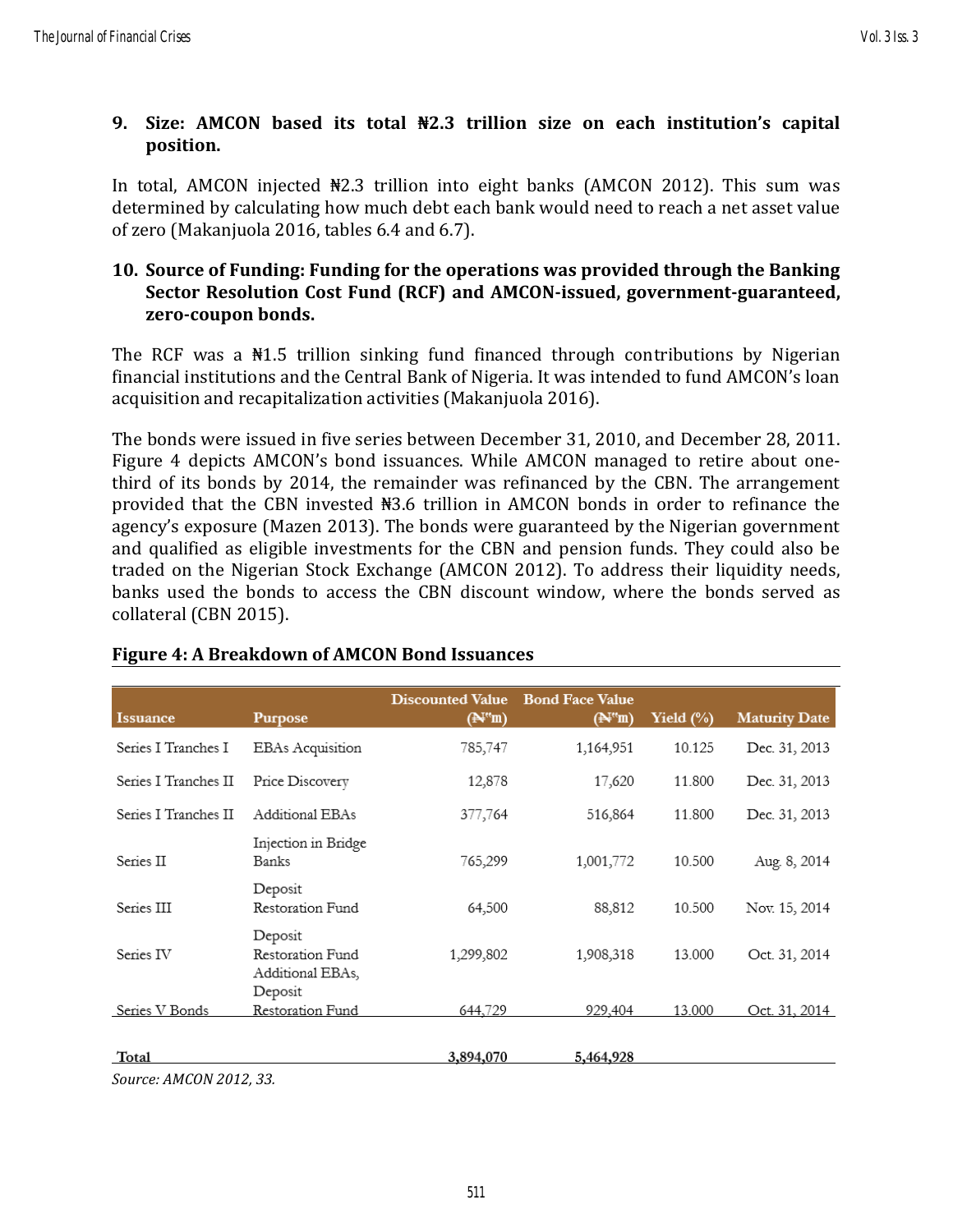In 2015, the CBN reported that "AMCON redeemed the Series 1, 2, 3 and 4 Bonds […] held by banks, valued at ₦1.04 trillion, [using its] internally-generated funds and the outstanding balance in the Banking Sector Resolution Cost Sinking Fund." A further ₦3.8 trillion of bonds held by the CBN were restructured into a 10-year bond with a 6% coupon (CBN 2015).

# **11. Individual Participation Limits: Each bank's net asset value dictated the amount to be injected.**

Makanjuola (2016) explains that bidders would not invest in a bank with a negative net asset value. Therefore, AMCON injected bonds sufficient to increase a bank's NAV to zero (Makanjuola 2016, tables 6.4 and 6.7). As such, the amount required to float a bank's NAV acted both as an upper and lower bound on the size of AMCON's injections.

# **12. Capital Characteristics: AMCON received ordinary common shares in return for the zero-coupon bonds.**

The equity issued to AMCON in consideration for the zero-coupon bonds was ordinary common shares. In the case of the acquisition of Oceanic Bank by Ecobank Transnational Inc. (ETI), AMCON and Oceanic Bank legacy shareholders received ETI shares in consideration for their equity in Oceanic. After Oceanic was acquired by ETI, AMCON and Oceanic's other shareholders were issued ordinary shares with total value of ₦38.5 billion and preference shares with value of ₦16.5 billion.

# **13. Dividends and Pricing: Banks were recapitalized with negative equity, so shares paid no dividends.**

Makanjuola (2016) writes that the five intervened banks had zero intrinsic value, which meant that shares were priced at ₦0. Due to the (lack of) value, dividends were also not paid.

# **14. Allocation of Losses for Existing Stakeholders: All legacy shareholders of the five intervened banks became shareholders of the merged entity. Legacy shareholders of the bridge banks were wiped out.**

In the case of the five intervened banks, shareholders received new equity in the merged entity. They experienced losses only to the extent that their shares were diluted following AMCON's injections and the bank's acquisition by a third party. The impact on shareholder value varied for each case. Details on the value of stock held by legacy shareholders are unavailable. Shareholders of the failed banks that were resolved through the bridge bank solution were wiped out as the banks were fully acquired by AMCON. In each case, AMCON fully absorbed the bank's negative equity.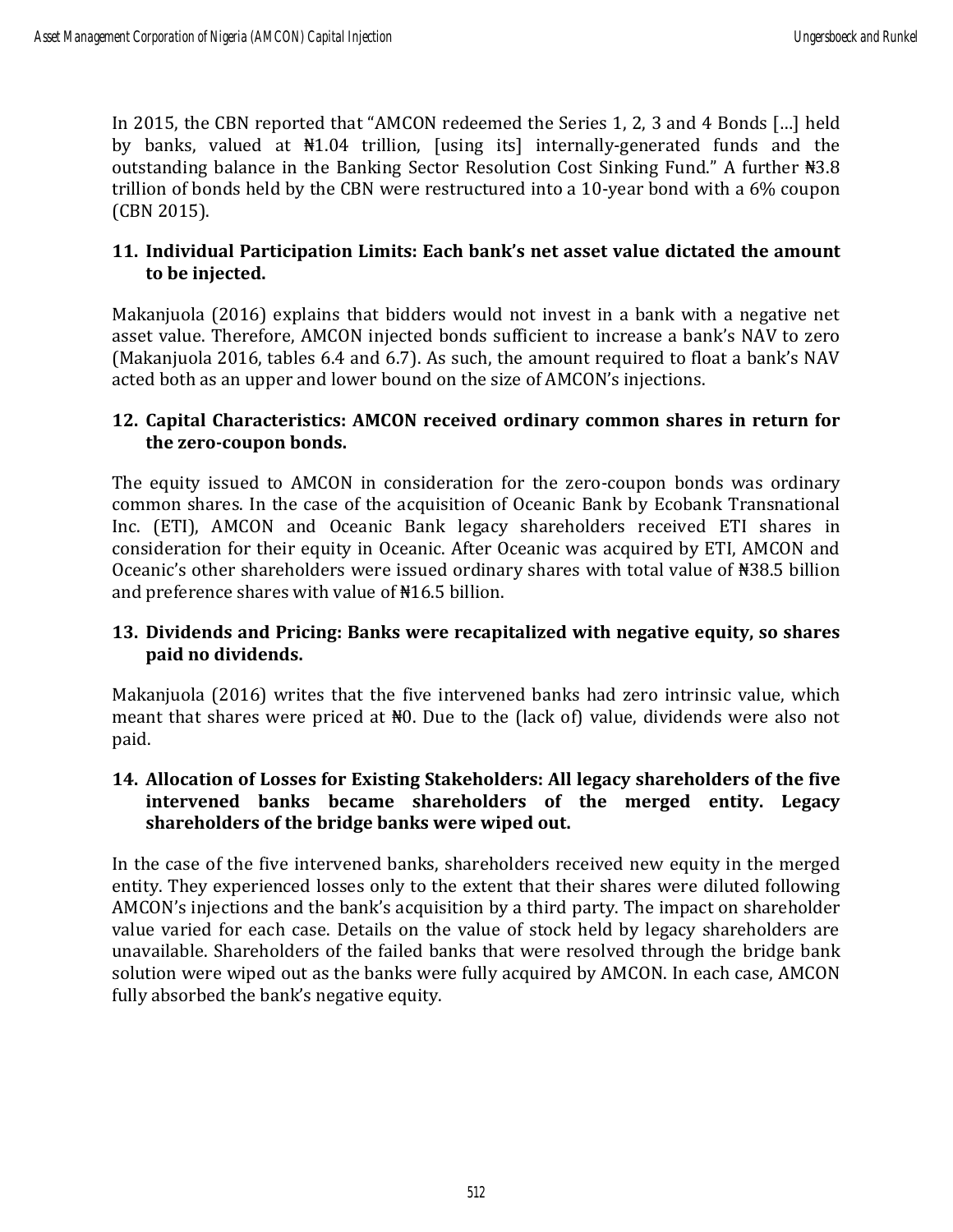# **15. Fate of Existing Board and Management: AMCON did not replace management of any banks.**

The authorities did not further intervene in the management of the five banks that were able to find an acquirer (Makanjuola 2016). The boards of the failing banks were replaced and overseen by the NDIC.

# **16. Other Conditions: Documents surveyed do not suggest that banks were subject to other conditions of AMCON's capital injections.**

No documents suggest other conditions to which banks were subject as a result of AMCON's capital injections.

# **17. Exit Strategy: AMCON did not have an explicit exit strategy.**

The IMF has criticized AMCON for its lack of an explicit exit strategy. The Fund recognized the agency's contribution in restoring stability in the banking sector. However, it voiced concerns regarding the absence of a sunset provision for AMCON's activities. In a 2013 report, the Fund recommends that a "credible exit strategy [should be] devised to ensure a smooth winding up of its operations by end-2017" (IMF 2013). An explicit sunset date is considered "important to minimize fiscal risks and avoid potential moral hazard behavior by the banks" (IMF 2013). The Fund reiterates its criticism in a 2019 report, stating that "an exit strategy for the state-backed asset management company (AMCON) is urgently needed." The Fund recommends "that AMCON stops the purchase of distressed assets, formally sets a sunset to its existence, earmarks its cash flows to buy back bonds, sets annual disposal targets, implements a plan to divest AMCON's interests in companies and banks, improves its legal power to recover assets and is gradually phased out" (IMF 2019).

# **18. Amendments to Relevant Regulation: The AMCON Act's two amendments were unrelated to its capital injections.**

The AMCON Act was amended in 2015 and 2019. These amendments were meant to extend AMCON's power as a debt restructuring and collection agency. They were focused on facilitating AMCON's exit strategy related to its loan acquisition activities. The legal framework related to its role as a recapitalization vehicle remained unchanged (AMCON Amendment Act 2015; Berkeley Legal 2019).

# **III. Evaluation**

AMCON's capital injections achieved their goal of protecting depositors and ensuring that failing banks were not wound down (Makanjuola 2016). Critics focused on AMCON's governance and lack of independence from the CBN, and lack of transparency. In 2013, two years after the recapitalizations, the CBN took over AMCON's debts, leaving it to the central bank and potentially taxpayers to bear losses. Moreover, the government did not disclose how much of those losses taxpayers ultimately realized (Cerruti and Neyens, 120).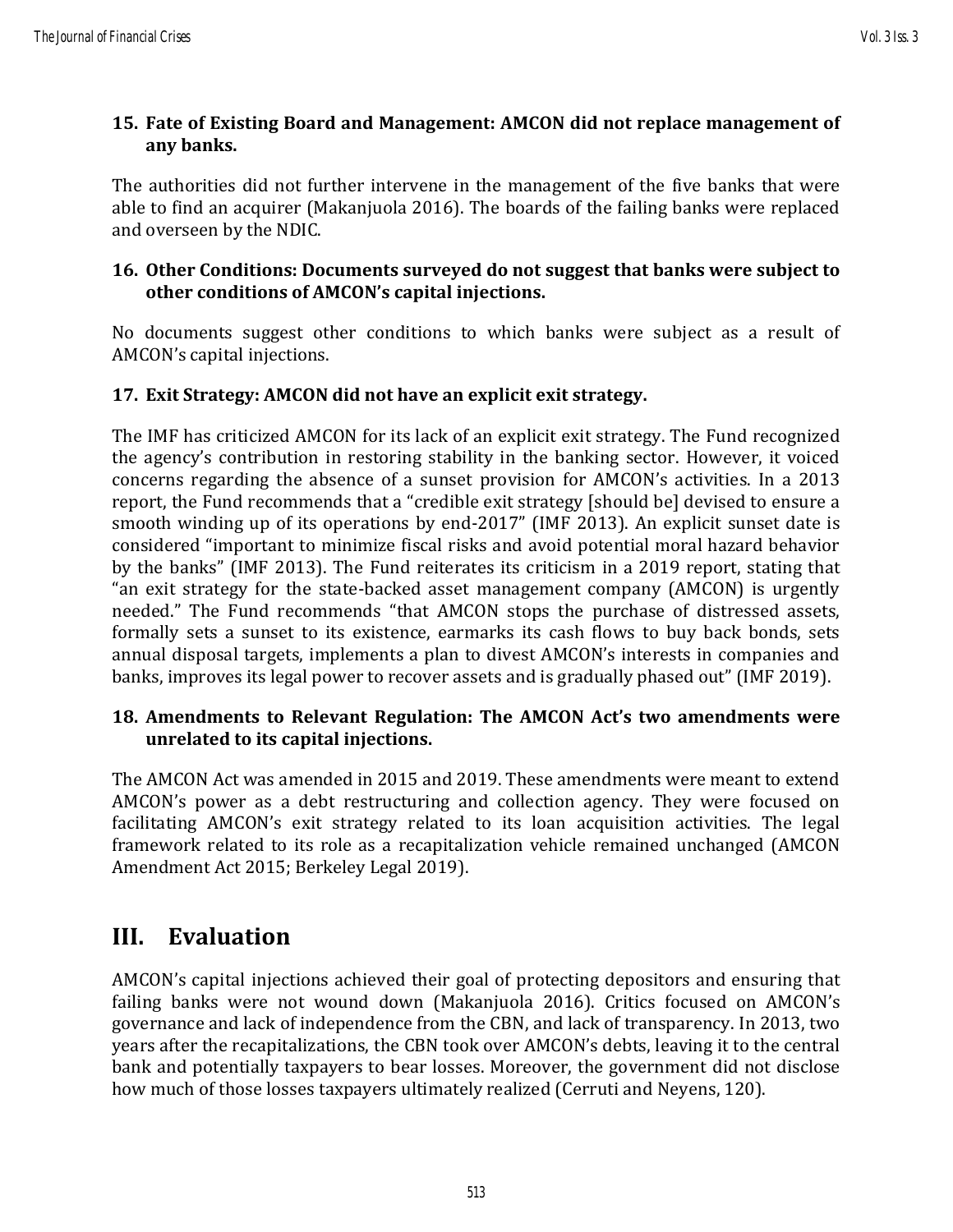On the operational side, criticism focused on the guidelines issued by the CBN. Critics raised concerns regarding the central bank's decision to limit the scope of AMCON's activities to deposit money banks. In particular, the exclusion of the microfinance sector "question[ed] the CBN's claim that its intervention was [intended] to protect depositors and creditors and prevent losses" (Osuji 2012). The CBN's influence also reflected on AMCON's governance. Beyond serving as the agency's main supervisory authority and shareholder, the central bank nominated all four executive members of the board of directors, including the chief executive. Given that experience shows independence to be an important factor in an AMC's success, critics raised the question whether "these powers […] [compromised] its mission of attaining financial stability" (Cerruti and Neyens 2016). The issues related to AMCON's independence were further exacerbated due to concerns regarding AMCON's ability to conduct its operations. One source noted that "AMCON apparently lack[ed] persons with specialist skills including credit and transaction risk management" (Osuji 2012). On AMCON's independence the source observed that "AMCON's board lack[ed] sufficient suggestions of independence to withstand political and other pressures" and "AMCON [was] practically an arm of the CBN" (Osuji 2012).

The IMF criticized AMCON for its lack of an explicit exit strategy. The IMF recognized the agency's contribution in restoring stability in the banking sector. However, it voiced concerns regarding the absence of a sunset provision for AMCON's activities. In a 2013 report, the Fund recommended that a "credible exit strategy [should be] devised to ensure a smooth winding up of its operations by end-2017" (IMF 2013). The IMF considered an explicit sunset date "important to minimize fiscal risks and avoid potential moral hazard behavior by the banks" (IMF 2013). It reiterated its criticism in a 2019 report, stating that "an exit strategy for the state-backed asset management company (AMCON) is urgently needed." The Fund recommended "that AMCON stops the purchase of distressed assets, formally sets a sunset to its existence, earmarks its cash flows to buy back bonds, sets annual disposal targets, implements a plan to divest AMCON's interests in companies and banks, improves its legal power to recover assets and is gradually phased out" (IMF 2019).

Finally, there were concerns regarding the manner in which AMCON absorbed losses from its loan purchases and bank recapitalization activities and the eventual allocation of those losses. A World Bank study noted that the program restored banks' capital, but "the negative equity losses were transferred into the AMC with no expectation of recovery, rather than being allocated to banks' shareholders, depositors, and creditors" (Cerruti and Neyens 2016). By the end of 2014, AMCON's accounts showed a negative equity position of ₦3.6 trillion due to its loss absorption program (AMCON 2012; Cerruti and Neyens 2016). The resulting debt "was initially designed to be paid first from the proceeds of asset sales, with any remaining balance to be repaid out of the Banking Sector Resolution Cost Fund" (Cerruti and Neyens 2016). In 2015, AMCON announced that it had recovered 57% of its eligible asset portfolio for a total of ₦1 trillion in recovered funds (Osae-Brown 2019; Wallace 2015). However, it maintained a large amount of NPLs on its balance sheet, and further losses accumulated from its bank recapitalization operations. Exact information on the return on the equity held in the five intervened banks is unavailable. The exit deals for the bridge banks yielded a return far below AMCON's initial investment. Given the  $\text{N1.5}$ trillion ceiling on the RCF, it appeared that a large share of the losses would eventually be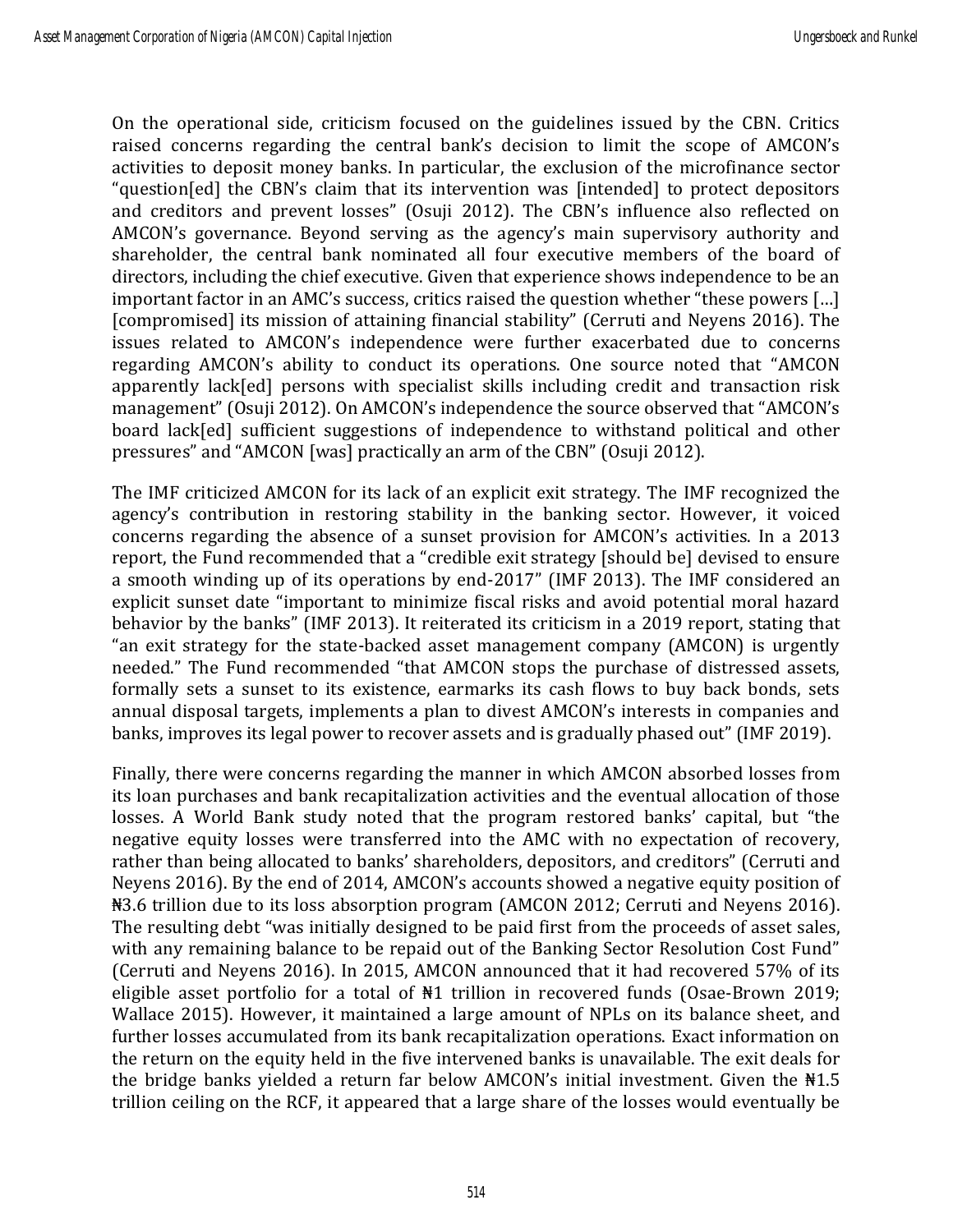transferred to the government (Makanjuola 2016). "Repayment of the recapitalization costs is now a matter for the CBN and potentially a fiscal issue" (Cerruti and Neyens 2016).

# **IV. References**

Alford, Duncan. 2010. "Nigerian Banking Reform: Recent Actions and Future Prospects." SSRN Scholarly Paper ID 1592599. Rochester, NY: Social Science Research Network. https://ypfs.som.yale.edu/library/nigerian-banking-reform-recent-actions-and-futureprospects.

Asset Management Corporation of Nigeria (AMCON). 2012. "Annual Report and Consolidated<br>Financial Statements for the Year Ended 31 December 2011." Lagos: Statements for the Year Ended 31 December 2011." Lagos: PricewaterhouseCoopers.

https://ypfs.som.yale.edu/library/annual-report-and-consolidated-financial-statementsyear-ended-31-december-2011.

———. 2014. "IFRS Consolidated Financial Statements for the Year Ended 31 December 2013." Lagos: PricewaterhouseCoopers.

https://ypfs.som.yale.edu/library/ifrs-consolidated-financial-statements-year-ended-31 december-2013.

Asset Management Corporation of Nigeria Act (AMCON Act). 2010. Act No. 4 of 2010, July 19, 2010.

https://ypfs.som.yale.edu/library/asset-management-corporation-nigeria-act.

Asset Management Corporation of Nigeria (Amendment) Act (AMCON Amendment Act). 2015. May 26, 2015.

https://ypfs.som.yale.edu/library/asset-management-corporation-nigeria-amendment-act.

Asset Management Corporation of Nigeria [AMCON] Guidelines No. 1 (AMCON Guidelines No. 1). 2010. Proshare.

https://ypfs.som.yale.edu/library/asset-management-corporation-nigeria-guidelines-no1- 2010.

Berkeley Legal. 2019. "Salient Provisions of the AMCON Amended Act 2019." Law firm blog post, August 28, 2019.

https://ypfs.som.yale.edu/library/salient-provisions-amcon-amended-act-2019.

Central Bank of Nigeria (CBN). 2009. "Press Statement on Outcome of Special Examination of 14 Banks." October 2, 2009. https://ypfs.som.yale.edu/node/18074.

———. 2010a. *Annual Report and Statement of Accounts for the Year Ended 31st December, 2009*. Abuja: Central Bank of Nigeria. https://ypfs.som.yale.edu/library/annual-report-and-statement-accounts-year-ended-31st-december-2009.

———. 2010b. "Update on the Recapitalization of Unity Bank Plc and Wema Bank Plc." Press release, October 4, 2010.

https://ypfs.som.yale.edu/node/18075.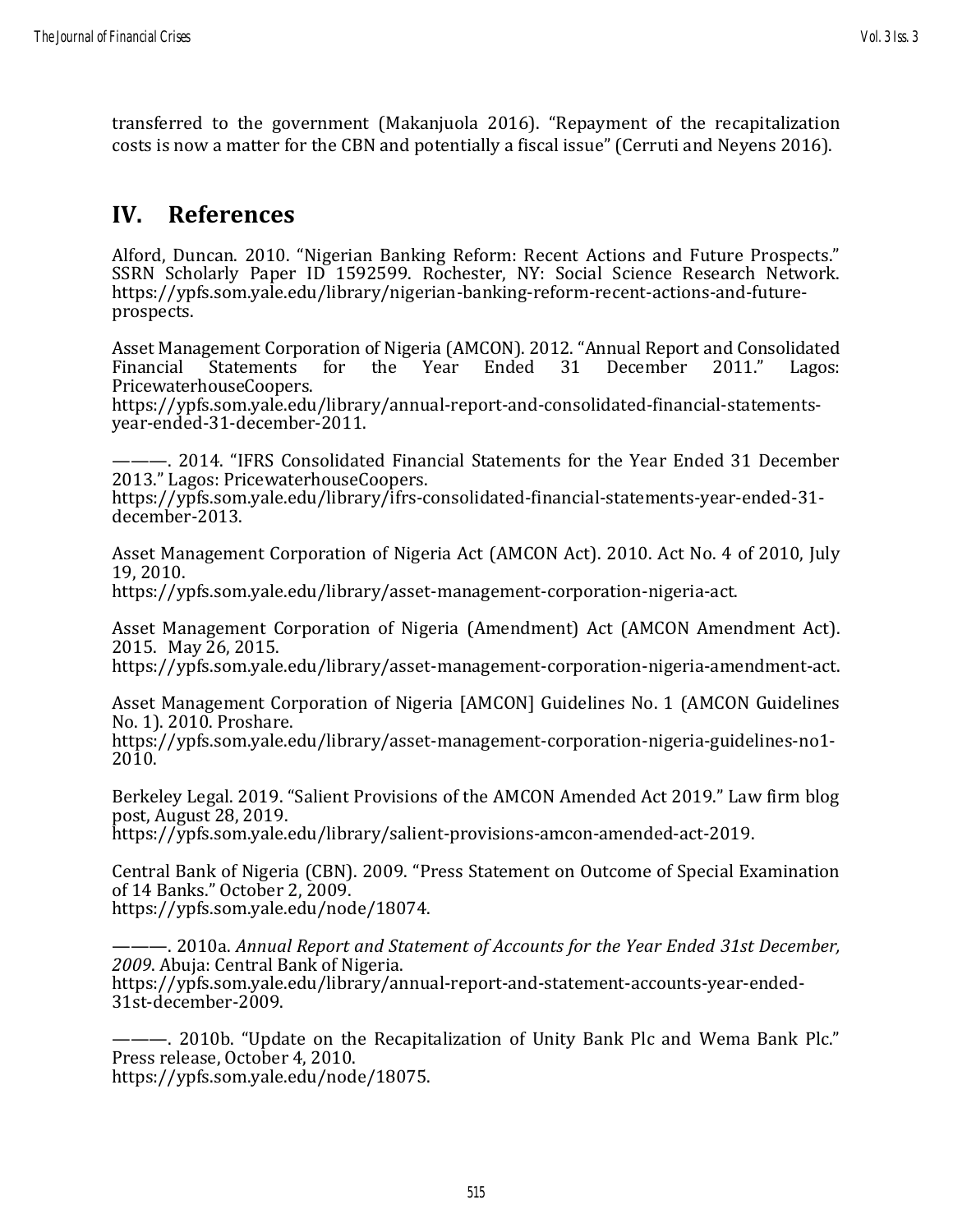———. 2011a. "Further Update on the Recapitalization Of Wema Bank." Press release, February 11, 2011.

https://ypfs.som.yale.edu/node/18076.

———. 2011b. *2010 Annual Report*. Abuja: Central Bank of Nigeria. https://ypfs.som.yale.edu/index.php/node/18043.

———. 2011c. "Public Statement on the Recapitalization of Eight Nigerian Banks." June 9, 2011.

https://ypfs.som.yale.edu/node/18077.

———. 2012. *Annual Report—2011*. Abuja: Central Bank of Nigeria. https://ypfs.som.yale.edu/index.php/node/18044.

———. 2015. *Annual Economic Report for 2013*. Abuja: Central Bank of Nigeria. https://ypfs.som.yale.edu/index.php/node/18045.

Cerruti, Caroline, and Ruth Neyens. 2016. "The Third Generation: NAMA, AMCON, and SAREB." In *Public Asset Management Companies: A Toolkit*, 107–30. World Bank Studies. Washington, DC: World Bank Group.

https://ypfs.som.yale.edu/library/public-asset-management-companies.

Chew, Dawn, and Miquel Dijkman. 2013. "Crisis Management and Crisis Preparedness Frameworks: Technical Note." Financial Sector Adjustment Program: Nigeria, IMF Country Report No. 13/143, May 2013.

https://ypfs.som.yale.edu/library/crisis-management-and-crisis-preparednessframeworks-technical-note.

International Monetary Fund (IMF). 2013. "2012 Article IV Consultation." IMF Staff Country Report No. 13/116, January 23, 2013. https://ypfs.som.yale.edu/node/17068.

———. 2019. "Nigeria: 2019 Article IV Consultation: Press Release; Staff Report; and Statement by the Executive Director for Nigeria." IMF Staff Country Report No. 19/92, April 2019.

https://ypfs.som.yale.edu/library/2019-article-iv-consultation-press-release-staff-reportand-statement-executive-director.

Makanjuola, Yomi. 2016. *Banking Reform in Nigeria: The Aftermath of the 2009 Financial Crisis*. Palgrave Macmillan Studies in Banking and Financial Institutions. Basingstoke, UK: Palgrave Macmillan.

https://ypfs.som.yale.edu/library/banking-reform-nigeria-aftermath-2009-financial-crisis.

Mazen, Maram. 2013. "Nigeria Amcon Bonds Refinance Plan Positive, Moody's Says." Bloomberg, June 4, 2013.

https://ypfs.som.yale.edu/library/nigeria-amcon-bonds-refinance-plan-positive-moodyssays.

Nigeria Deposit Insurance Corporation Act, 2006 (NDIC Act). 2006. *Federal Republic of Nigeria Official Gazette* 73, no. 93 (December 29, 2006): A427–54. https://ndic.gov.ng/files/ndicact.pdf.

Nigerian Stock Exchange. 1996–2021. "All-Share Index." https://ypfs.som.yale.edu/library/all-share-index.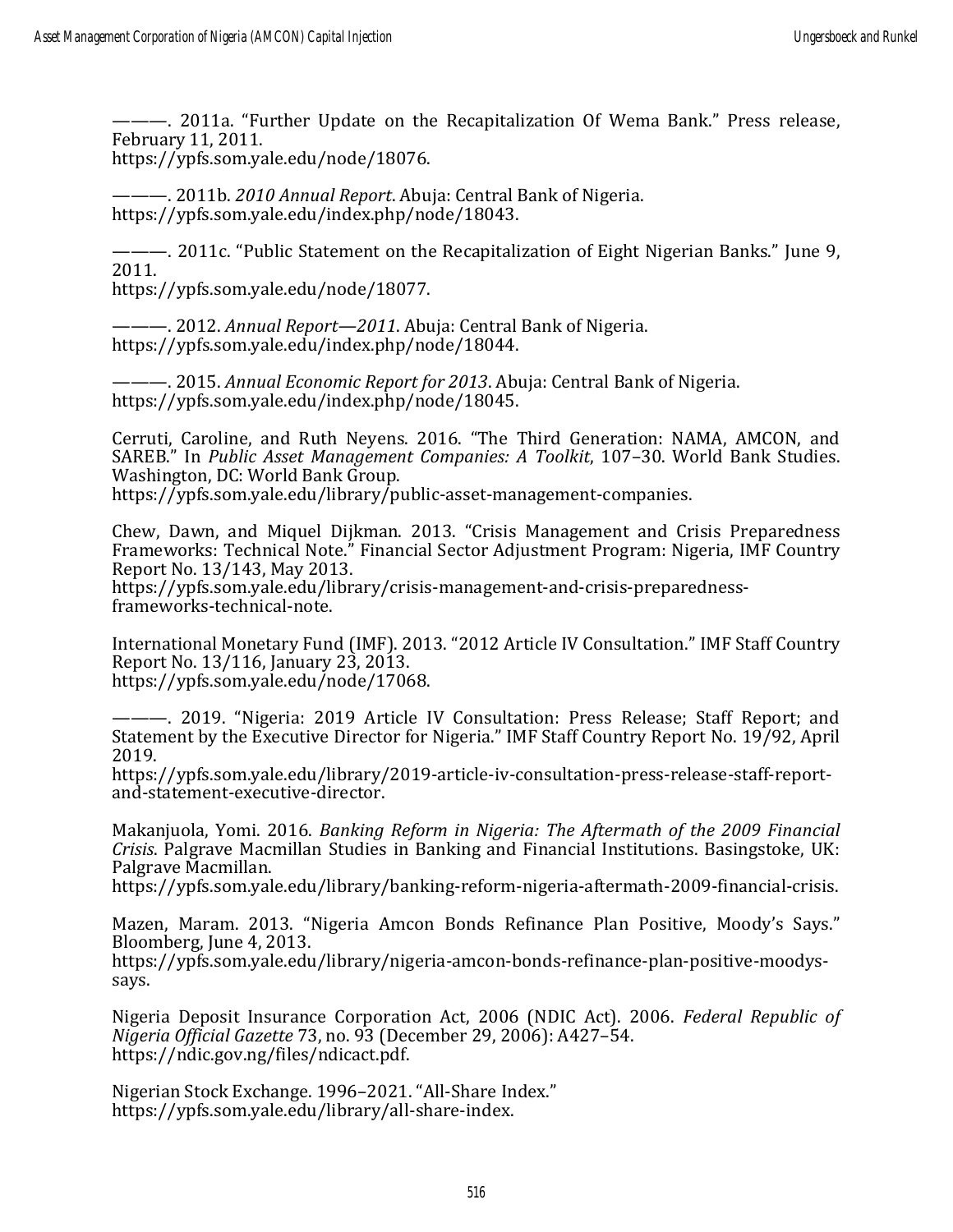Osae-Brown, Anthony. 2019. "Nigeria Sets Up Task Force to Recoup \$15 Billion of Amcon Debt." Bloomberg, July 30, 2019. https://ypfs.som.yale.edu/node/17081.

Osuji, Onyeka. 2012. "Asset Management Companies, Non-Performing Loans and Systemic Crisis: A Developing Country Perspective." *Journal of Banking Regulation* 13, no. 2: 147–70. https://ypfs.som.yale.edu/library/asset-management-companies-non-performing-loansand-systemic-crisis-developing-country.

Sanusi, Sanusi L. 2011. "Banking Reform and Its Impact on the Nigerian Economy." *CBN Journal of Applied Statistics* 2, no. 2: 115–22. https://ypfs.som.yale.edu/library/banking-reform-and-its-impact-nigerian-economy.

Ungersboeck, Pascal, and Corey N. Runkel. 2021. "Asset Management Corporation of Nigeria (AMCON): Asset Management." *Journal of Financial Crises* 3, no. 2: 618–40.

Wallace, Paul. 2015. "Nigeria's Amcon Recovers 57% of Bad Debts Bought in Crisis." Bloomberg, May 24, 2015.

https://ypfs.som.yale.edu/library/nigerias-amcon-recovers-57-bad-debts-bought-crisis.

Wema Bank. 2011. *2010 Annual Report & Accounts*. Lagos: Wema Bank. https://ypfs.som.yale.edu/node/18078.

# **V. Key Program Documents**

# **Summary of Program**

(Cerruti and Neyens 2016) Public Asset Management Companies: A Toolkit. Chapter 6: "The Third Generation: NAMA, AMCON, and SAREB" *A World Bank Study containing case studies on a number of public AMCs.*

https://ypfs.som.yale.edu/library/asset-management-corporation-nigeria-amendment-act.

(Makanjuola 2016) Banking Reform in Nigeria: The Aftermath of the 2009 Financial Crisis *Book on the Nigerian experience following the 2009 financial crisis from the standpoint of the CBN.*

https://ypfs.som.yale.edu/library/banking-reform-nigeria-aftermath-2009-financial-crisis.

# **Legal/Regulatory Guidance**

(AMCON Act 2010) Asset Management Corporation of Nigeria Act *Act establishing the Asset Management Corporation of Nigeria as a public agency for the purpose of resolving nonperforming loans and defining terms such as eligible bank assets.* https://ypfs.som.yale.edu/library/asset-management-corporation-nigeria-act.

(AMCON Amendment Act 2015) Asset Management Corporation of Nigeria (Amendment) Act

*Amendment extending, among other abilities, enhanced debt collection powers.* https://ypfs.som.yale.edu/library/asset-management-corporation-nigeria-amendment-act.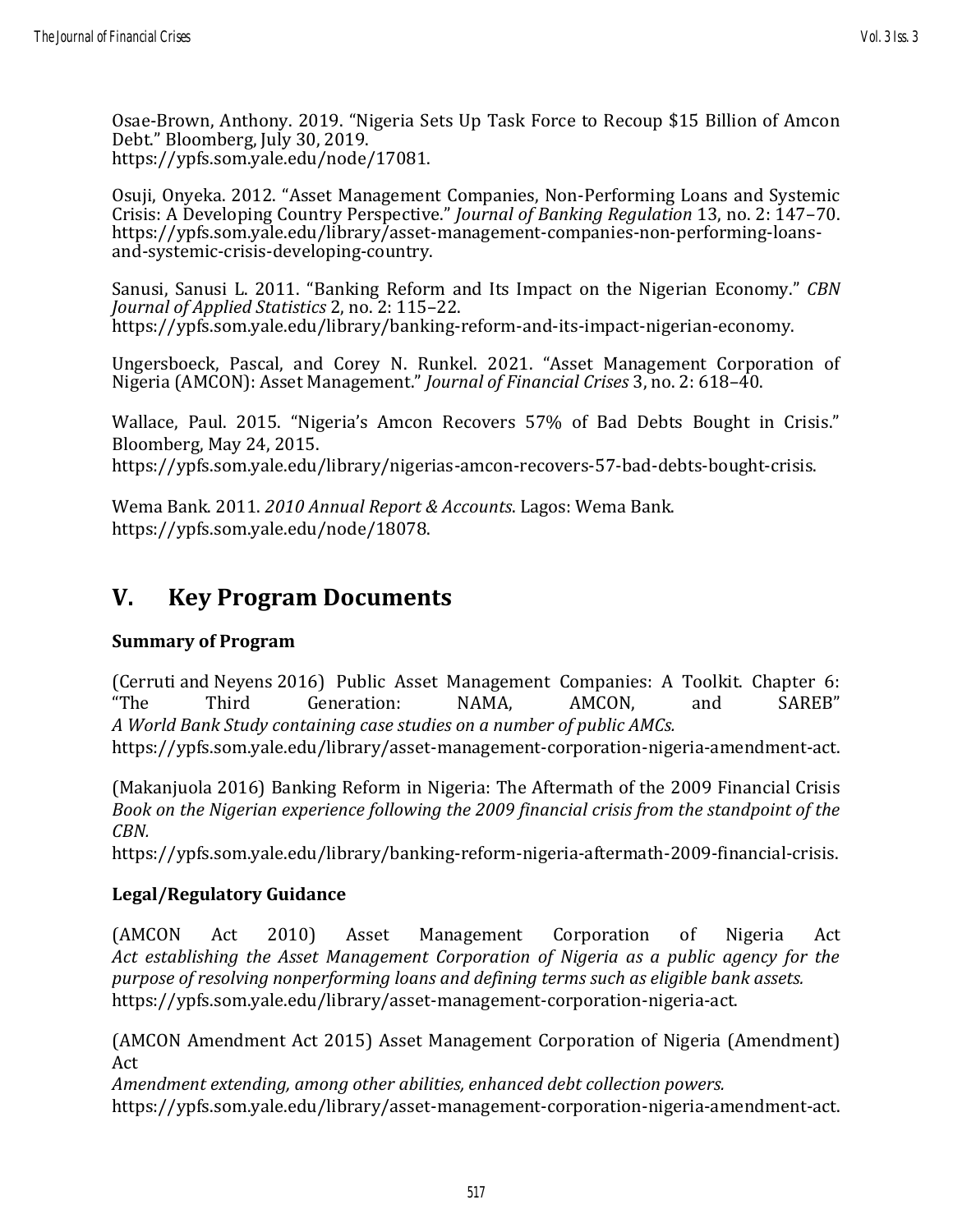(CBN Notes) CBN: Guidance Notes on Regulatory Capital *CBN-issued guidelines on minimum capital levels for licensed banks.* https://www.cbn.gov.ng/out/2015/bsd/1.revised%20guidance%20notes%20on%20regu latory%20capital.pdf.

(Guidelines 2010) Guidelines for the Operations of the Asset Management Corporation of Nigeria, 2010

*Terms specifying AMCON's organization and debt collection strategy.* https://ypfs.som.yale.edu/library/asset-management-corporation-nigeria-guidelines-no1- 2010.

(NDIC Act 2006) Nigeria Deposit Insurance Corporation Act, 2006 *Act replacing the NDIC Act of 1988, which established the NDIC.* https://ndic.gov.ng/files/ndicact.pdf.

## **Press Releases/Announcements**

(CBN 2009) Press Statement on Outcome of Special Examination of 14 Banks *CBN decision on healthy and unhealthy banks, removal of board members and management, and commitment of ₦200 billion.* https://ypfs.som.yale.edu/node/18074.

(CBN 2010b) Update on the Recapitalization of Unity Bank Plc and Wema Bank Plc *Announcement that Unity and Wema banks reached regulatory minimum capital requirements*.

https://ypfs.som.yale.edu/node/18075.

(CBN 2011a) Further Update on the Recapitalization Of Wema Bank *Wema Bank's successful status as an applicant for a banking license*. https://ypfs.som.yale.edu/node/18076.

#### **Media Stories**

(Bloomberg August 27, 2013) First Bank of Nigeria's Profit Little Changed as Costs Rise *Bloomberg article describing continuing issues of intervened financial institutions*. https://ypfs.som.yale.edu/library/first-bank-nigerias-profit-little-changed-costs-rise.

(EIU September 24, 2012) Central Bank Bars Loans to Defaulting Major Debtors *Economist Intelligence Unit article describing the CBN decision to restrict credit to AMCON debtors*.

https://ypfs.som.yale.edu/node/17062.

(EIU December 17, 2012) AMCON Declares a US\$15bn Loss *Economist Intelligence Unit article disaggregating AMCON's loss*. https://ypfs.som.yale.edu/library/amcon-declares-us15bn-loss.

(EIU May 21, 2013) "Bad Debt" Bank Aims to Retire N2trn Worth of Bonds *Economist Intelligence Unit article describing AMCON's success in bond redemptions and*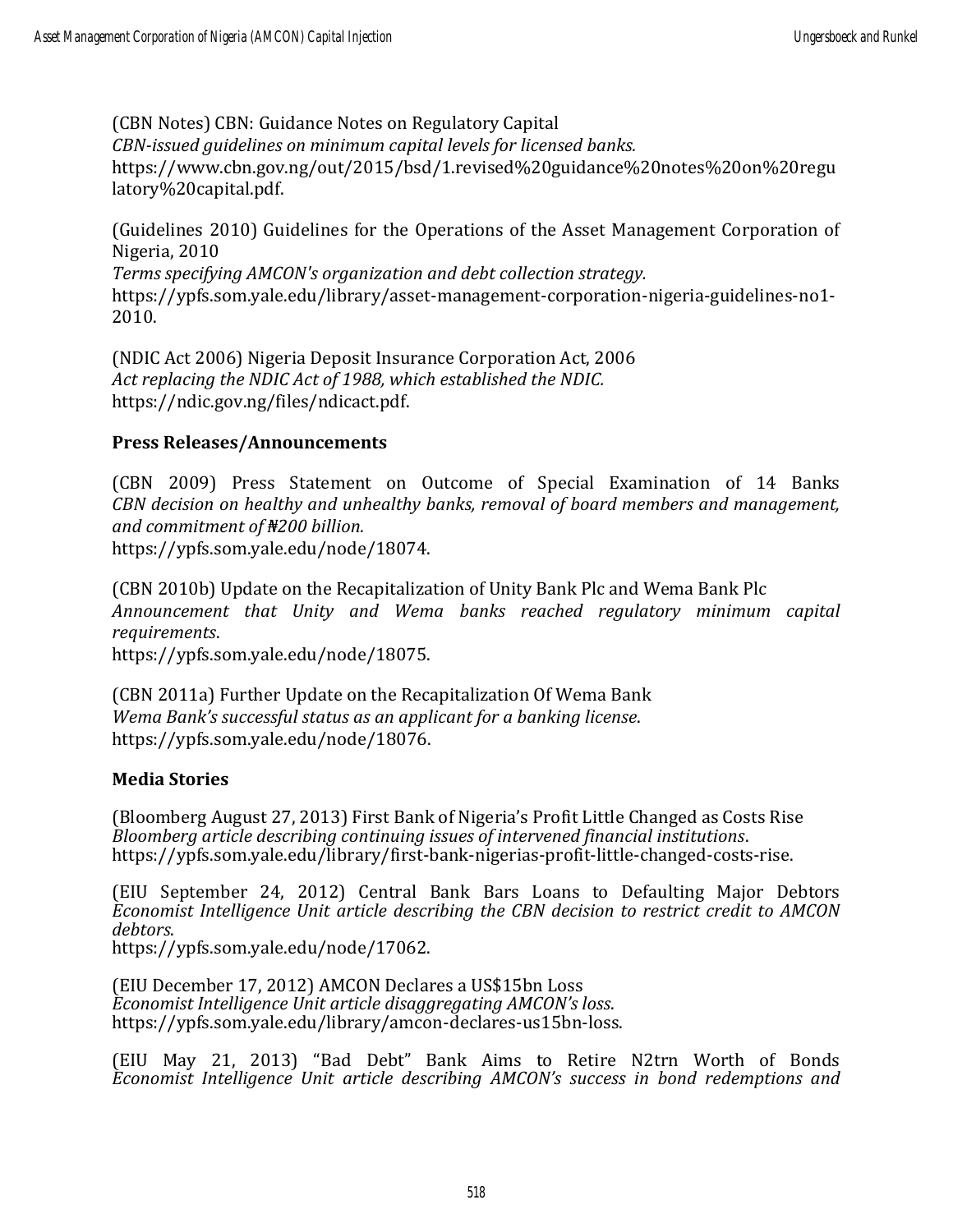(Mazen 2013) Nigeria Amcon Bonds Refinance Plan Positive, Moody's Says *Article describing AMCON's intentions to retire about one-third of its \$35 billion of bonds and refinance the rest by 2014*.

https://ypfs.som.yale.edu/library/nigeria-amcon-bonds-refinance-plan-positive-moodyssays.

(Wallace 2015) Nigeria's Amcon Recovers 57% of Bad Debts Bought in Crisis *Article updating AMCON's progress in debt recovery*.

https://ypfs.som.yale.edu/library/nigerias-amcon-recovers-57-bad-debts-bought-crisis.

## **Reports/Assessments**

(AMCON 2012) Annual Report and Consolidated Financial Statements for the Year Ended 31 December 2011

*Investor slideshow and annual financial statements of AMCON*. https://ypfs.som.yale.edu/library/annual-report-and-consolidated-financial-statementsyear-ended-31-december-2011.

(AMCON 2014) IFRS Consolidated Financial Statements for the Year Ended 31 December 2013

*Audited financial statements showing 2012 and 2013 balance sheets*. https://ypfs.som.yale.edu/library/ifrs-consolidated-financial-statements-year-ended-31 december-2013.

(CBN 2010a) Annual Report and Statement of Accounts for the Year Ended 31st December, 2009

*CBN annual report distilling the findings of the special investigation of the Nigerian banking sector*.

https://ypfs.som.yale.edu/library/annual-report-and-statement-accounts-year-ended-31st-december-2009.

(CBN 2011b) 2010 Annual Report *CBN annual report*. https://ypfs.som.yale.edu/index.php/node/18043.

(CBN 2012) Annual Report—2011 *CBN annual report*. https://ypfs.som.yale.edu/index.php/node/18044.

(CBN 2015) Annual Economic Report for 2013 *CBN annual report*. https://ypfs.som.yale.edu/index.php/node/18045.

(Wema Bank 2011) 2010 Annual Report & Accounts *Report detailing Wema's recapitalization*. https://ypfs.som.yale.edu/node/18078.